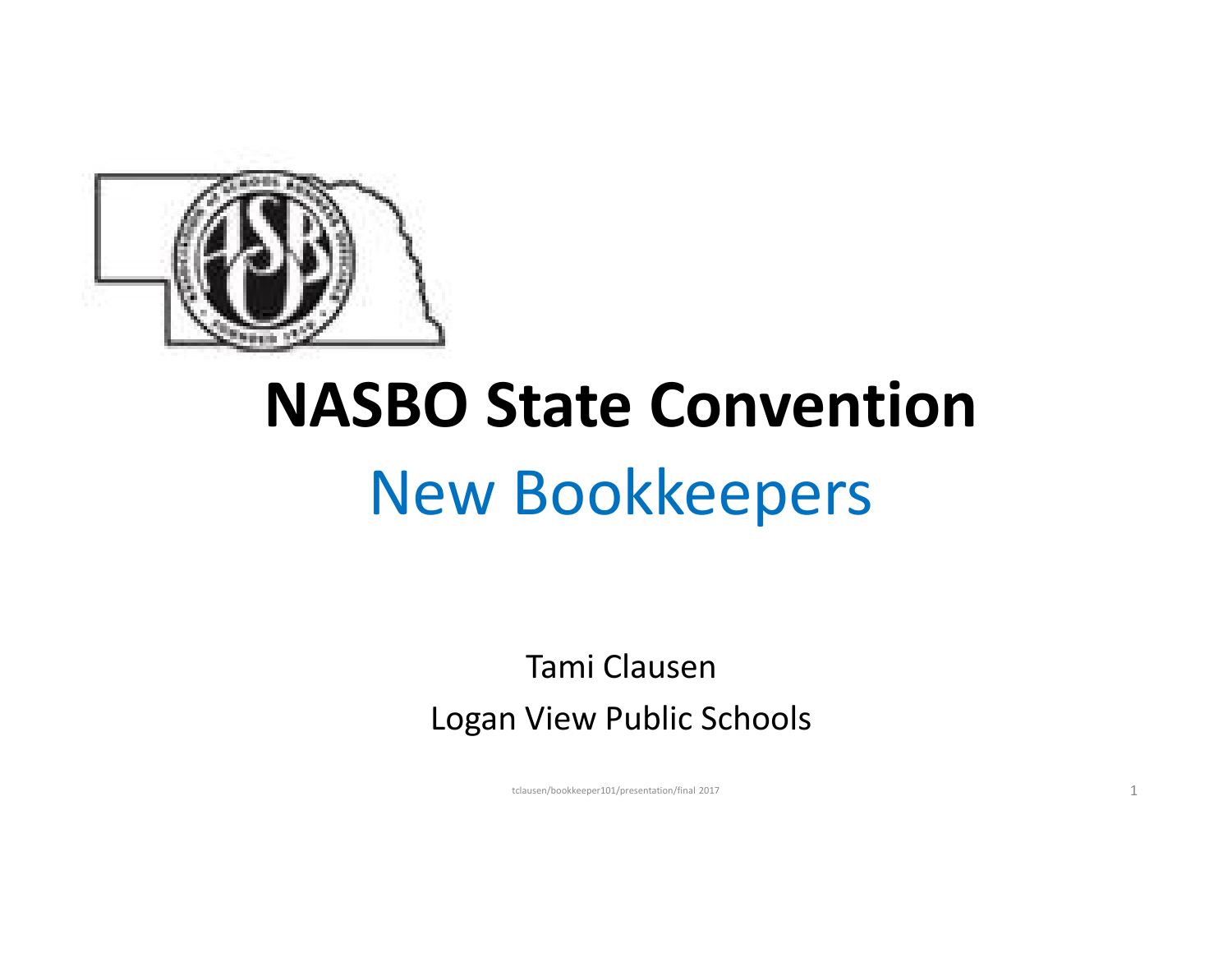# **State Coding**

• State Users Manual

https://www.education.ne.gov/FOS/SchoolFinance/AFR/Downloads/1516/2016UsersManual.pdf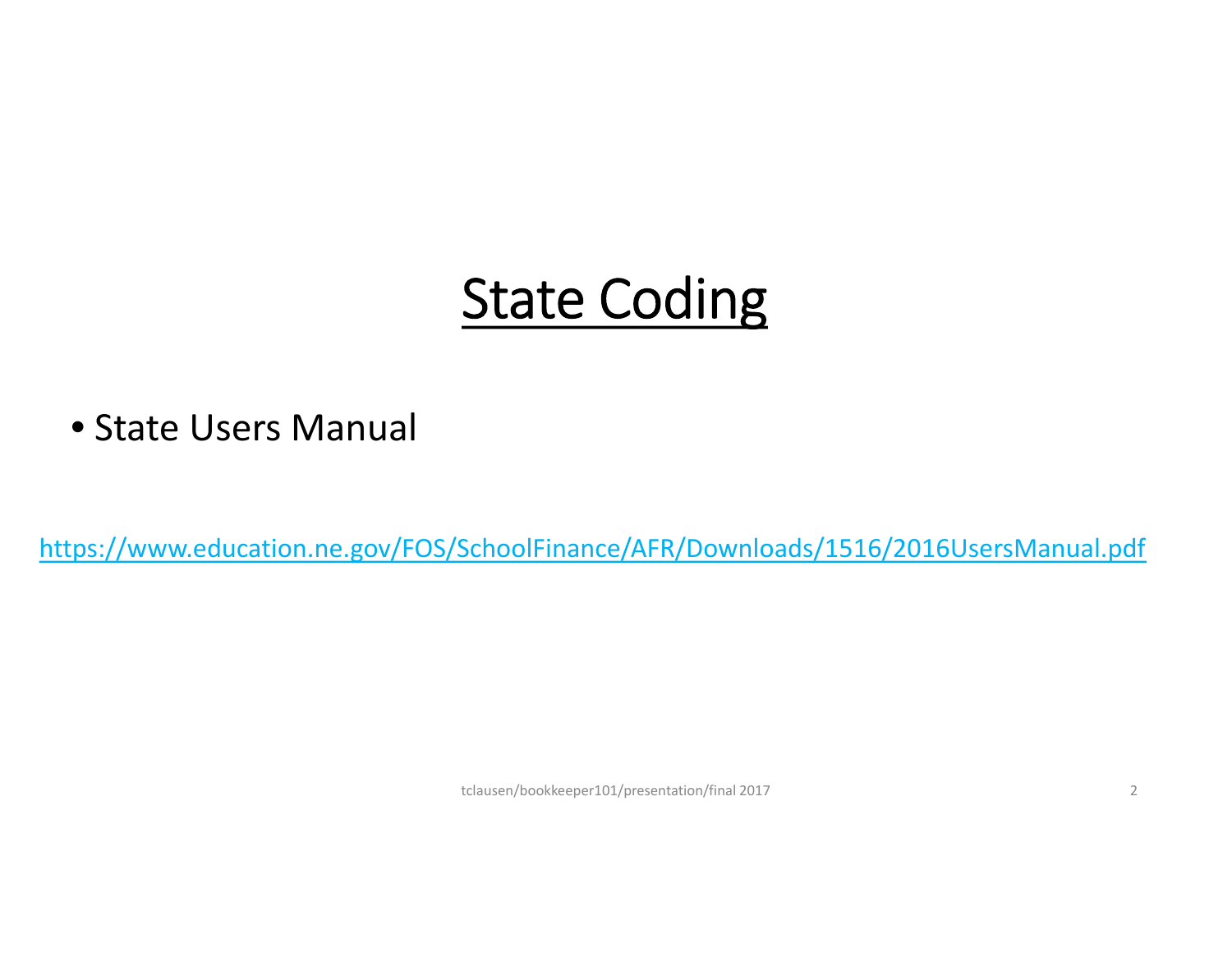FUND - is a sum of money or is the money derived from certain sources and set aside for specific purposes and activities.

|                                 |                                       | <b>TABLE 1</b><br><b>DIMENSIONS FOR FUND DISBURSEMENT</b>                                                                                      |  |  |  |  |  |
|---------------------------------|---------------------------------------|------------------------------------------------------------------------------------------------------------------------------------------------|--|--|--|--|--|
| <b>FUND</b>                     | <b>RECEIPT/</b><br><b>EXPENDITURE</b> | <b>FUNCTION</b>                                                                                                                                |  |  |  |  |  |
| 01 General                      | 1 Receipt                             | <b>1000 All Instruction</b>                                                                                                                    |  |  |  |  |  |
| 02 Depreciation                 | 2 Expenditure                         | 1100 Regular Instructional Programs<br>1125 Regular Instructional Programs (Flex-Sp                                                            |  |  |  |  |  |
| 03 Employee Benefit             |                                       | 1150 Limited English Proficiency Instructional<br>1160 Poverty Instructional Programs                                                          |  |  |  |  |  |
| 04 Contingency                  |                                       | 1190 Early Childhood Programs                                                                                                                  |  |  |  |  |  |
| 05 Activity                     |                                       | 1195 Regular Instructional Programs Below Ag<br>1200 Special Education Instructional Programs<br>1290 Early Childhood Special Ed Instructional |  |  |  |  |  |
| 06 School Lunch                 |                                       | 2100 Support Services - Pupils                                                                                                                 |  |  |  |  |  |
| 07 Bond                         |                                       | 2150 Pupil Support - Safety & Security                                                                                                         |  |  |  |  |  |
| 08 Special Building             |                                       | 2200 Staff Support<br>2213 Support: School Improvement                                                                                         |  |  |  |  |  |
| 09 Qualified Capital<br>Purpose |                                       | 2214 Support: Implementation of Standards                                                                                                      |  |  |  |  |  |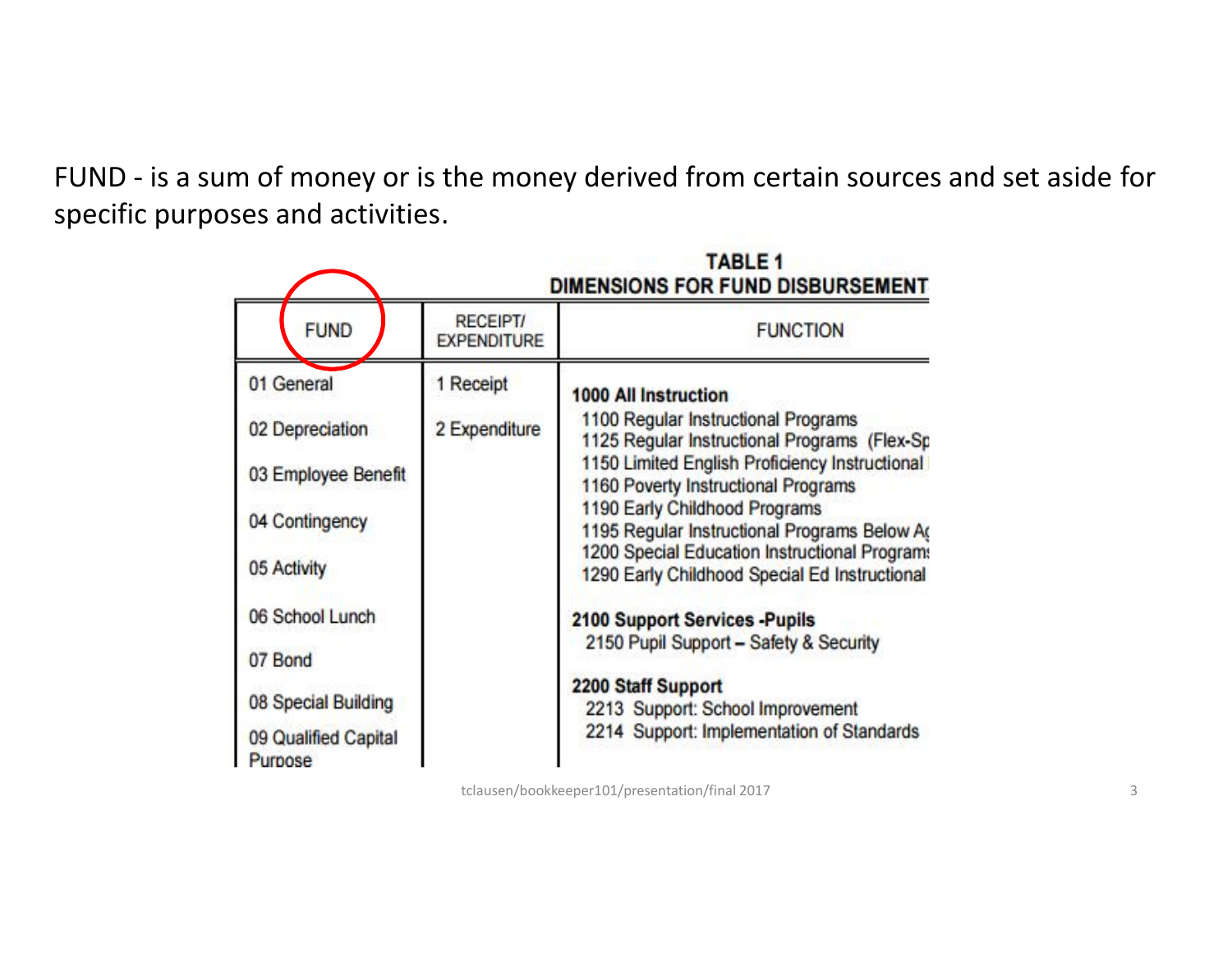FUNCTION - is the purpose for which a thing exists or is used.

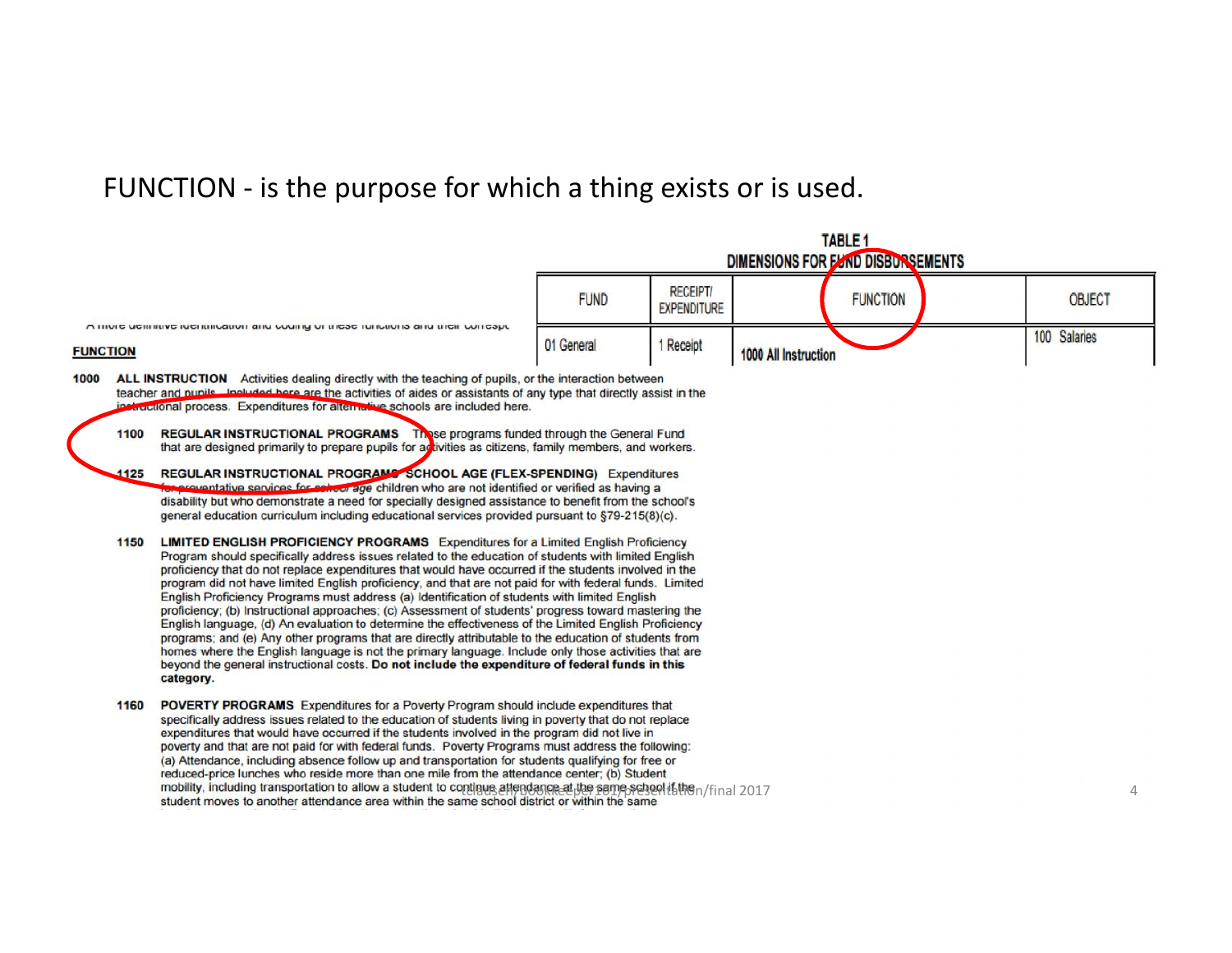#### OBJECT - identifies the service or commodity obtained as the result of a specific expenditure. **TARLE 1**

|      |                                                                                                                                                                                                                                                                                                                                              |                                                                                                                                                                                                                                                                                                                          | <b>INDLLI</b><br>DIMENSIONS FOR FUND DISBURSEMENTS |                                       |                             |                 |  |  |              |   |  |
|------|----------------------------------------------------------------------------------------------------------------------------------------------------------------------------------------------------------------------------------------------------------------------------------------------------------------------------------------------|--------------------------------------------------------------------------------------------------------------------------------------------------------------------------------------------------------------------------------------------------------------------------------------------------------------------------|----------------------------------------------------|---------------------------------------|-----------------------------|-----------------|--|--|--------------|---|--|
|      |                                                                                                                                                                                                                                                                                                                                              | However, the Annual Financial Report mainly consolidates objects to these seven major                                                                                                                                                                                                                                    | <b>FUND</b>                                        | <b>RECEIPT/</b><br><b>EXPENDITURE</b> |                             | <b>FUNCTION</b> |  |  | OBJECT       |   |  |
| 100. | 105.                                                                                                                                                                                                                                                                                                                                         | <b>SALARIES</b> Amounts paid to employees of the school district who are consider<br>permanent nature or nireo temporarily, including personnel substituting for those<br>SUPERINTENDENT SALARY Salary paid to the school district superintendent.                                                                       | 01 General                                         | 1 Receipt                             | <b>1000 All Instruction</b> |                 |  |  | 100 Salaries |   |  |
|      | REGULAR SALARIES Full-time, part-time, and pro-rated portions of the costs for work<br>110.<br>performed by employees of the school district who are considered to be in positions of a<br>permanent nature. These include teachers, principals, associate or deputy superintendents and<br>f a prefectional nature in positions of support. |                                                                                                                                                                                                                                                                                                                          |                                                    |                                       |                             |                 |  |  |              |   |  |
|      | 120.                                                                                                                                                                                                                                                                                                                                         | SUBSTITUTE OR TEMPORARY SALARIES Full-time, part-time, and pro-rated portions of the<br>costs for work performed by employees of the school district who are hired on a temporary or<br>substitute basis to perform work in positions of either temporary or permanent nature.                                           |                                                    |                                       |                             |                 |  |  |              |   |  |
|      | 130.                                                                                                                                                                                                                                                                                                                                         | <b>STIPENDS</b> Payment to district staff for additional approved duties beyond normal contract. (e.g.<br>Payments to attend professional activities.)                                                                                                                                                                   |                                                    |                                       |                             |                 |  |  |              |   |  |
|      | 140.                                                                                                                                                                                                                                                                                                                                         | <b>OTHER STAFF SALARIES</b> Salaries paid to support staff and other clerical staff.<br>paraprofessional staff, transportation staff, custodial staff, kitchen staff and other staff not<br>expended in other object codes.                                                                                              |                                                    |                                       |                             |                 |  |  |              |   |  |
|      | 143.                                                                                                                                                                                                                                                                                                                                         | <b>TECHNICAL STAFF SALARIES</b> Salaries paid to technical support personnel, including network<br>administrators and school resource (safety) personnel.                                                                                                                                                                |                                                    |                                       |                             |                 |  |  |              |   |  |
|      | 161.                                                                                                                                                                                                                                                                                                                                         | <b>CLASSROOM MANAGEMENT SALARIES</b> Salaries paid to personnel whose responsibilities<br>include coordinating the activities of the attendance center or school and its staff but who are not<br>classified as principals.                                                                                              |                                                    |                                       |                             |                 |  |  |              |   |  |
| 200. |                                                                                                                                                                                                                                                                                                                                              | <b>EMPLOYEE BENEFITS</b> Amounts paid by the school district in behalf of employees. These amounts are<br>not included in the gross salary, but are over and above. Such payments are fringe benefit payments,<br>and, while not paid directly to employees, nevertheless are part of the cost of salaries and benefits. |                                                    |                                       |                             |                 |  |  |              |   |  |
|      | 210.                                                                                                                                                                                                                                                                                                                                         | <b>SOCIAL SECURITY</b> The school district's share of FICA and Medicaid.                                                                                                                                                                                                                                                 |                                                    |                                       |                             |                 |  |  |              |   |  |
|      | 220.                                                                                                                                                                                                                                                                                                                                         | RETIREMENT All expenditures by the school district to the School Employees' Retirement Fund<br>as established by statute.                                                                                                                                                                                                | tclausen/bookkeeper101/presentation/final 2017     |                                       |                             |                 |  |  |              | 5 |  |
|      | 994                                                                                                                                                                                                                                                                                                                                          | INPOEACED DETIDEMENT PONTDIDITION DATE Evangelisma by ashard districts to                                                                                                                                                                                                                                                |                                                    |                                       |                             |                 |  |  |              |   |  |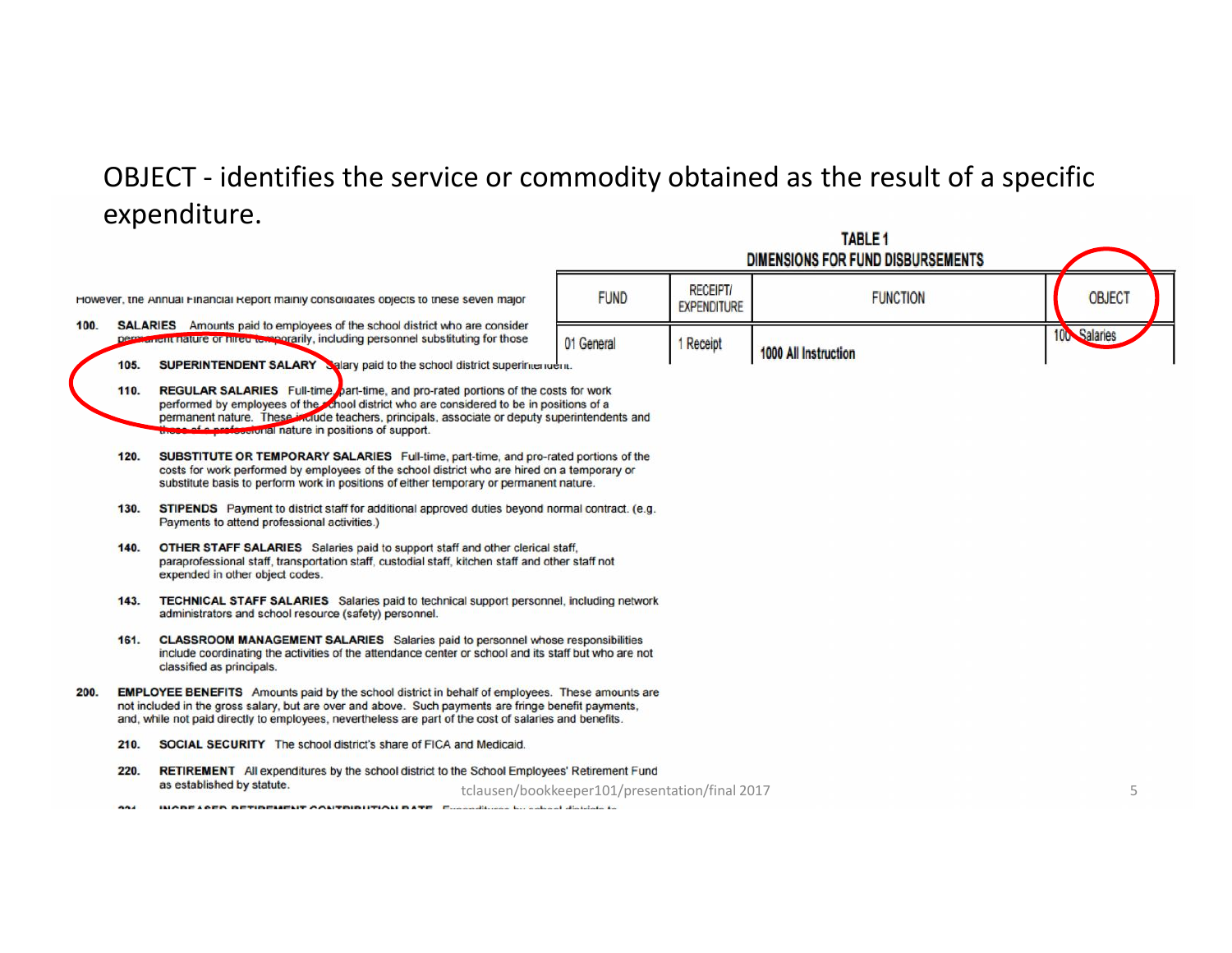### Revenue

### 01-1-1000 Local Receipts

- Fund 01 (General)
- Receipt/Expenditure 1
- Function 1000 (Local Receipts)



- 1110 LOCAL PROPERTY TAXES Revenue derived from the local scl levy and all other local taxes which accrue to the school district, in from in-lieu-of taxes paid by public power and irrigation districts; an revenue originating from local taxation.
- 1111 LOCAL PROPERTY TAXES LEARNING COMMUNITY COMMO Revenue derived from the Learning Community common levy paid are members of that Learning Community.
- 1115 **CARLINE TAXES** Personal property taxes assessed on private collected by the state and distributed to political subdivisions base Antique Territoria

### Expenditure

01-2-1000-100 General Fund All Instruction Salaries

- Fund 01 (General)
- Receipt/Expenditure 2
- Function 1000 (All Instruction)
- Object Code 100 (Salaries)

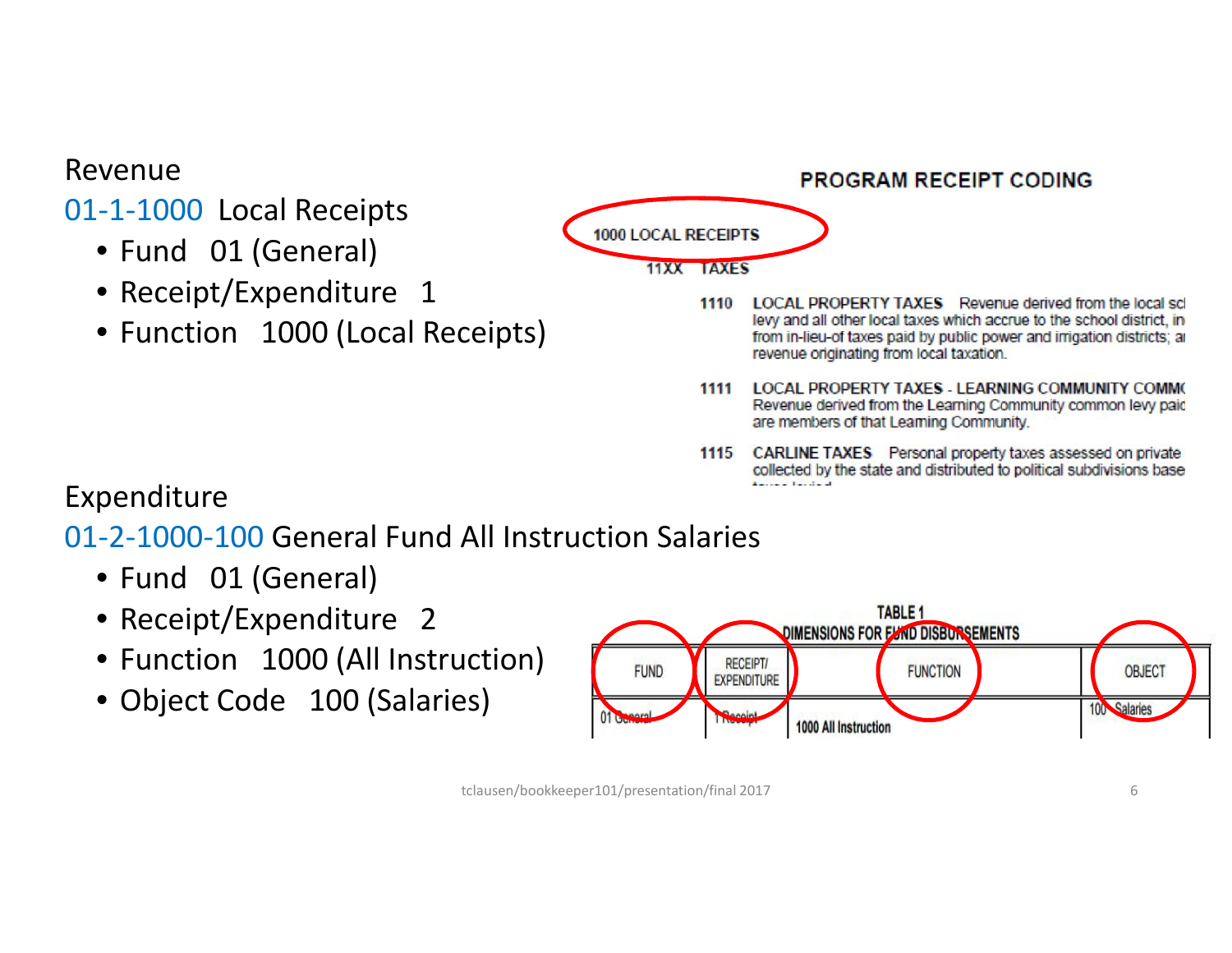### TABLE 1 - DIMENSIONS FOR FUND DISBURSEMENTS (Continued from previous page)

School districts may add to the coding structure as they find necessary to accommodate the needs of school district management or for other purposes. The coding can be expanded to include identification of receipts/disbursements for one or more of the following:

- Elementary/secondary or by grade level  $\bullet$
- Building/attendance center level
- Course level W.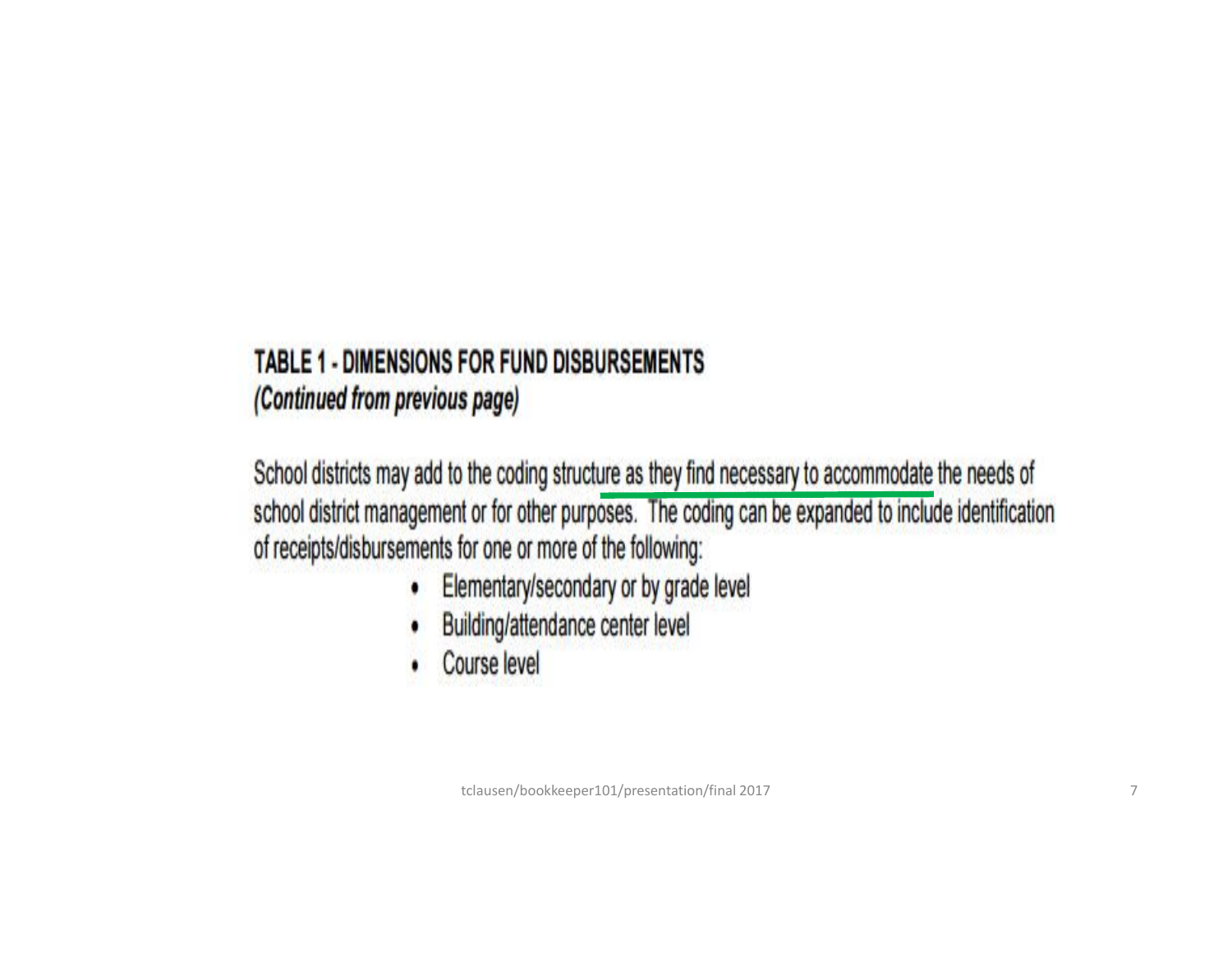| 01 -- 02 ELEMENTARY/SECONDARY<br><b>LEVEL</b><br>01 - Elementary<br>02 - Secondary<br>01 -- XX BUILDING LEVEL<br>01 - Elementary<br>02 - Secondary<br>Etc. | 10 - 19 ENGLISH COURSES<br>10 - English - Basic<br>$11 -$ Speech<br>12 - Dramatics<br>13 - Debate<br>14 - Journalism<br>$15 - Reading$<br>$16 - Spelling$<br>17 - Literature<br>18 - Composition<br>$19 -$ Other | Please note:<br>This example of course coding<br>for English instructional courses<br>can utilized by school districts<br>when coding disbursement for<br>various courses. Each school<br>will need to develop course<br>codes best suited to its own<br>course offerings. |
|------------------------------------------------------------------------------------------------------------------------------------------------------------|------------------------------------------------------------------------------------------------------------------------------------------------------------------------------------------------------------------|----------------------------------------------------------------------------------------------------------------------------------------------------------------------------------------------------------------------------------------------------------------------------|
| 99 -- 12 GRADE LEVEL                                                                                                                                       |                                                                                                                                                                                                                  |                                                                                                                                                                                                                                                                            |
| 99 - Pre-Kindergarten<br>00 - Kindergarten                                                                                                                 |                                                                                                                                                                                                                  |                                                                                                                                                                                                                                                                            |
| 01 - First Grade                                                                                                                                           |                                                                                                                                                                                                                  |                                                                                                                                                                                                                                                                            |
| 02 - Second Grade                                                                                                                                          |                                                                                                                                                                                                                  |                                                                                                                                                                                                                                                                            |
| 03 - Third Grade<br>04 - Fourth Grade                                                                                                                      |                                                                                                                                                                                                                  |                                                                                                                                                                                                                                                                            |
| 05 - Fifth Grade                                                                                                                                           |                                                                                                                                                                                                                  |                                                                                                                                                                                                                                                                            |
| 06 - Sixth Grade                                                                                                                                           |                                                                                                                                                                                                                  |                                                                                                                                                                                                                                                                            |
| 07 - Seventh Grade                                                                                                                                         | tclausen/bookkeeper101/presentation/final 2017                                                                                                                                                                   |                                                                                                                                                                                                                                                                            |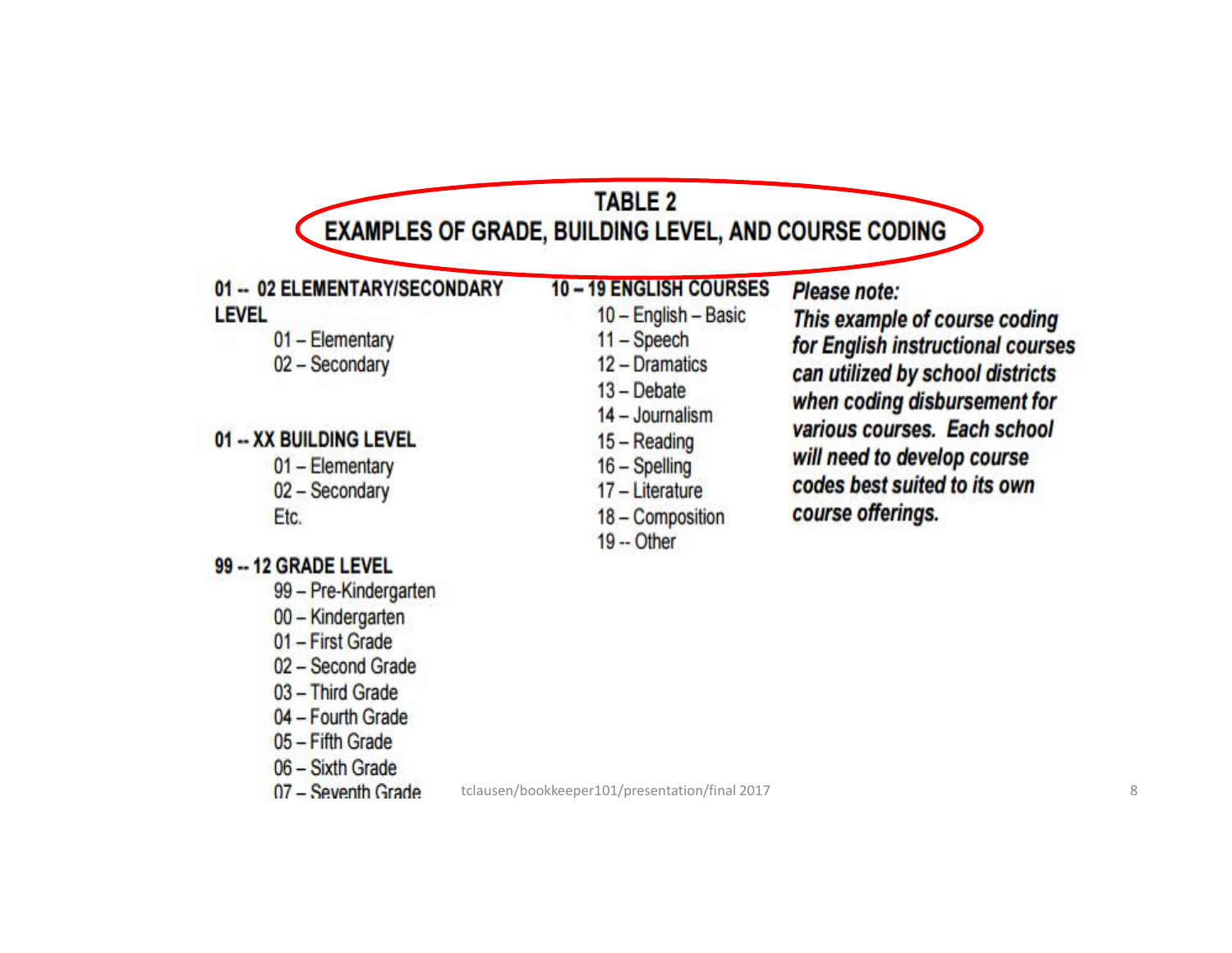### Revenue

01-1110 Local Property Tax Receipt

- Fund 01 (General)
- Receipt/Expenditure 1
- Function 1110 (Local Property Taxes Receipts)



**PROGRAM RECEIPT**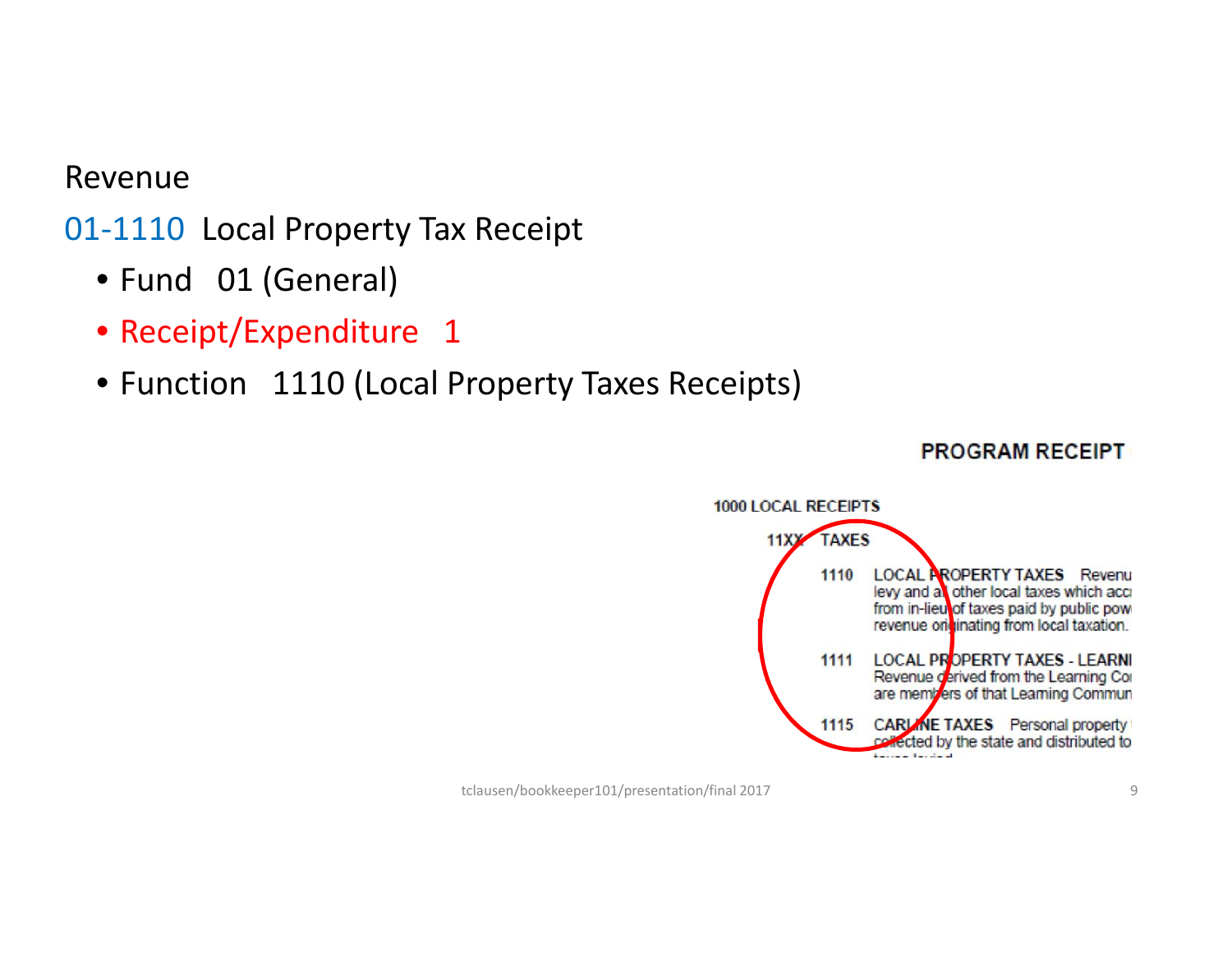### Expenditure

#### 01-1100-120-00-1 General Fund Regular Instructional Sub Salaries - Elementary A multi utilimiye iyemincangi ang cognig or pitate ng cogni ang pi

105.

110.

120.

- Fund 01 (General)
- Receipt/Expenditure 2
- Function 1100 (Regular Instruction)
- Object Code 120 (Sub Salaries)
- Dimension 00
- School 1 (Elementary) The SALARIES Amounts paid to employees of the school districe

**FUNCTION** 1000 **ALL INSTRUCTION** Activities dealing directly with the teach teacher and punils. Included here are the activities of aides o ing auctional process. Expenditures for alternative schools an REGULAR INSTRUCTIONAL PROGRAMS Those 1100 that are designed primarily to prepare pupils for activi 1125 **REGULAR INSTRUCTIONAL PROGRAMS SCHOOL** for preventative services for school age children who disability but who dernonstrate a need for specially de general education corriculum including educational se LIMITED ENGLISH PROFICIENCY PROGRAMS E 1150 Program should specifically address issues related to proficiency mat do not replace expenditures that would program did not have limited English proficiency, and Fnglish Proficiency Programs must address (a) Identi However, the Annual Financial Report mainly consolidates objects to t **SUPERINTENNENT SALARY** Salary paid to the sch REGULAR SAL ARIES Full-time, part-time, and properformed by en ployees of the school district who are permanent natule. These include teachers, principals those of a professional nature in positions of support. SUBSTITUTE OR TEMPORARY SALARIES Full-tin costs for york performed by employees of the school substitute basis to perform work in positions of either t

 $130.$ **STIPENDS** Payment to district staff for additional app Payments to attend professional activities.)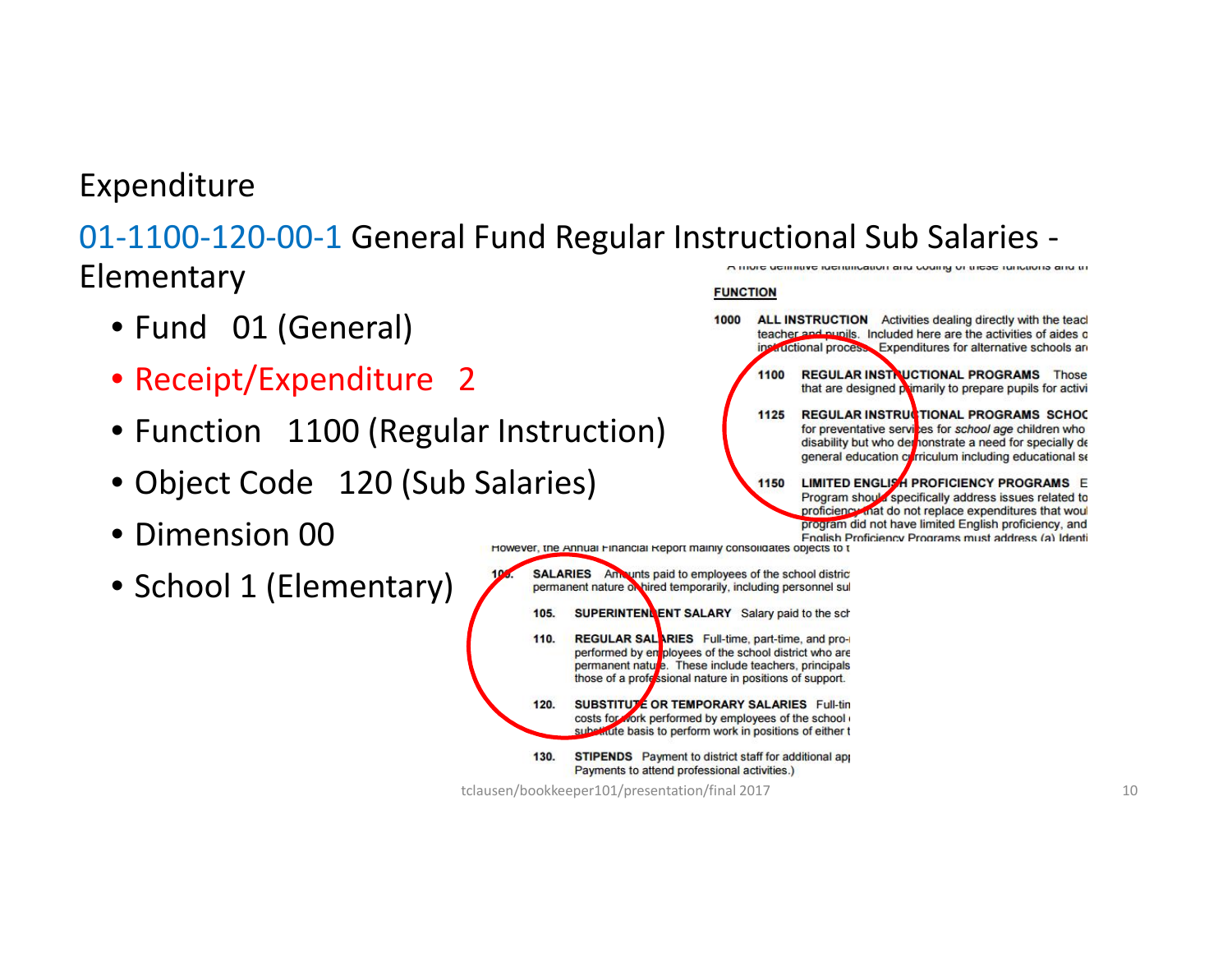#### http://www.education.ne.gov/FOS/PaymentInformation/index.html Finance & Organizational Services

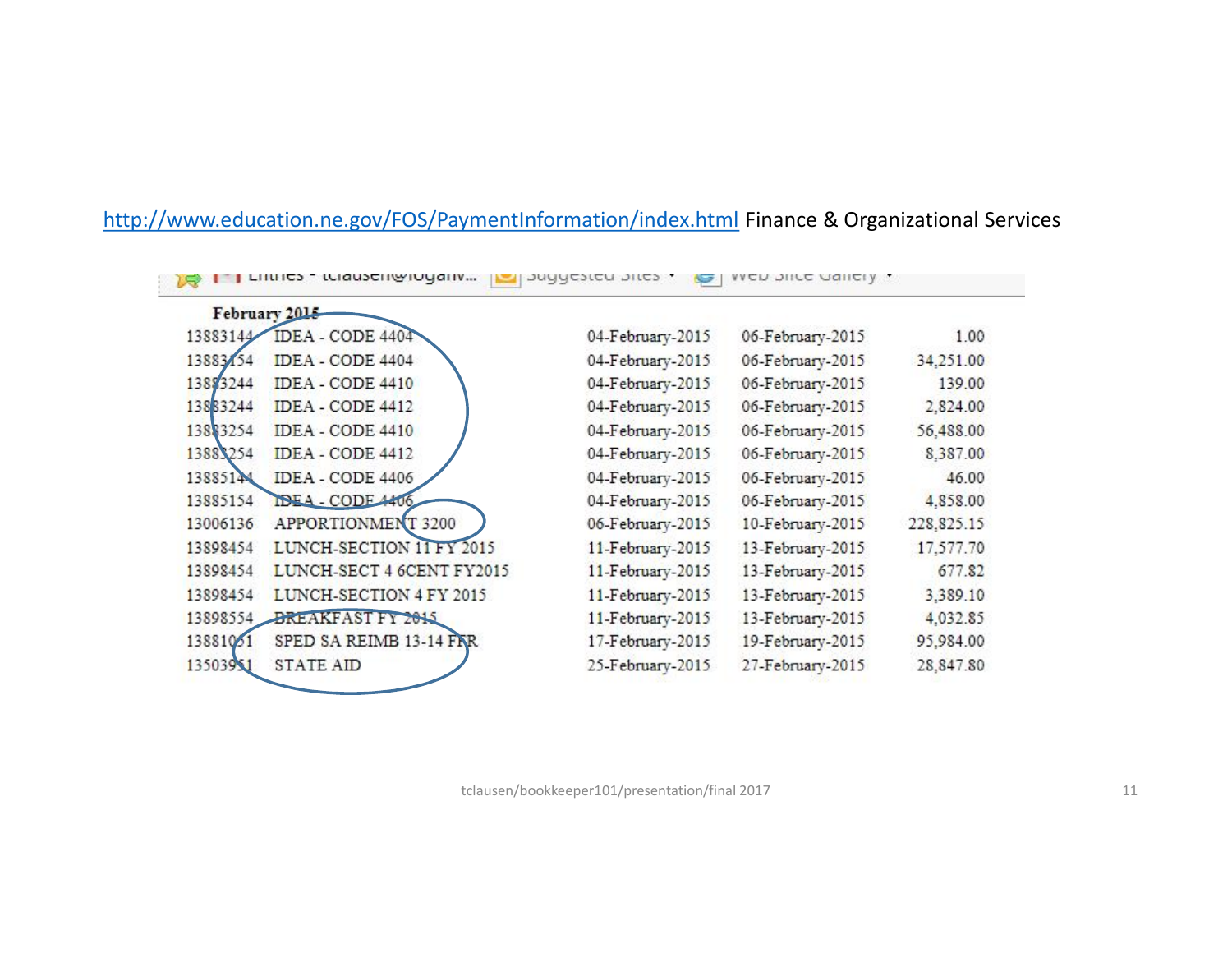Give details if possible. It saves time/headaches remembering what you did when asked later.

 $\lozenge$  Done right the first time = saves time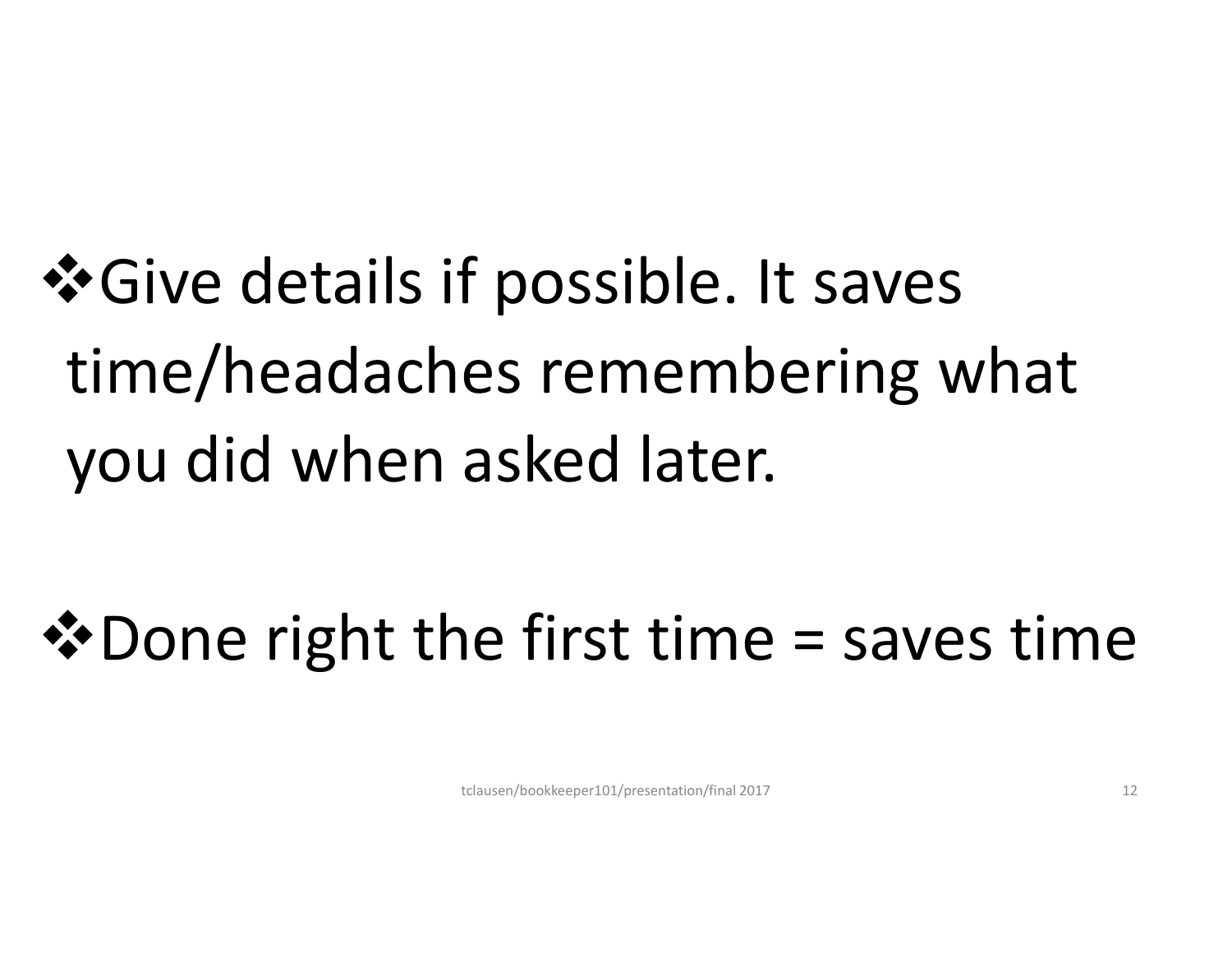# **Human Resources/Payroll**

#### New Hire –

Retirement W4  $I-9$ Health Insurance Life Insurance Vision Insurance Section 125 Plan Time/Attendance

Long Term Disability COBRA – Initial Notice Contract Leave Direct Deposit E Verify State New Hire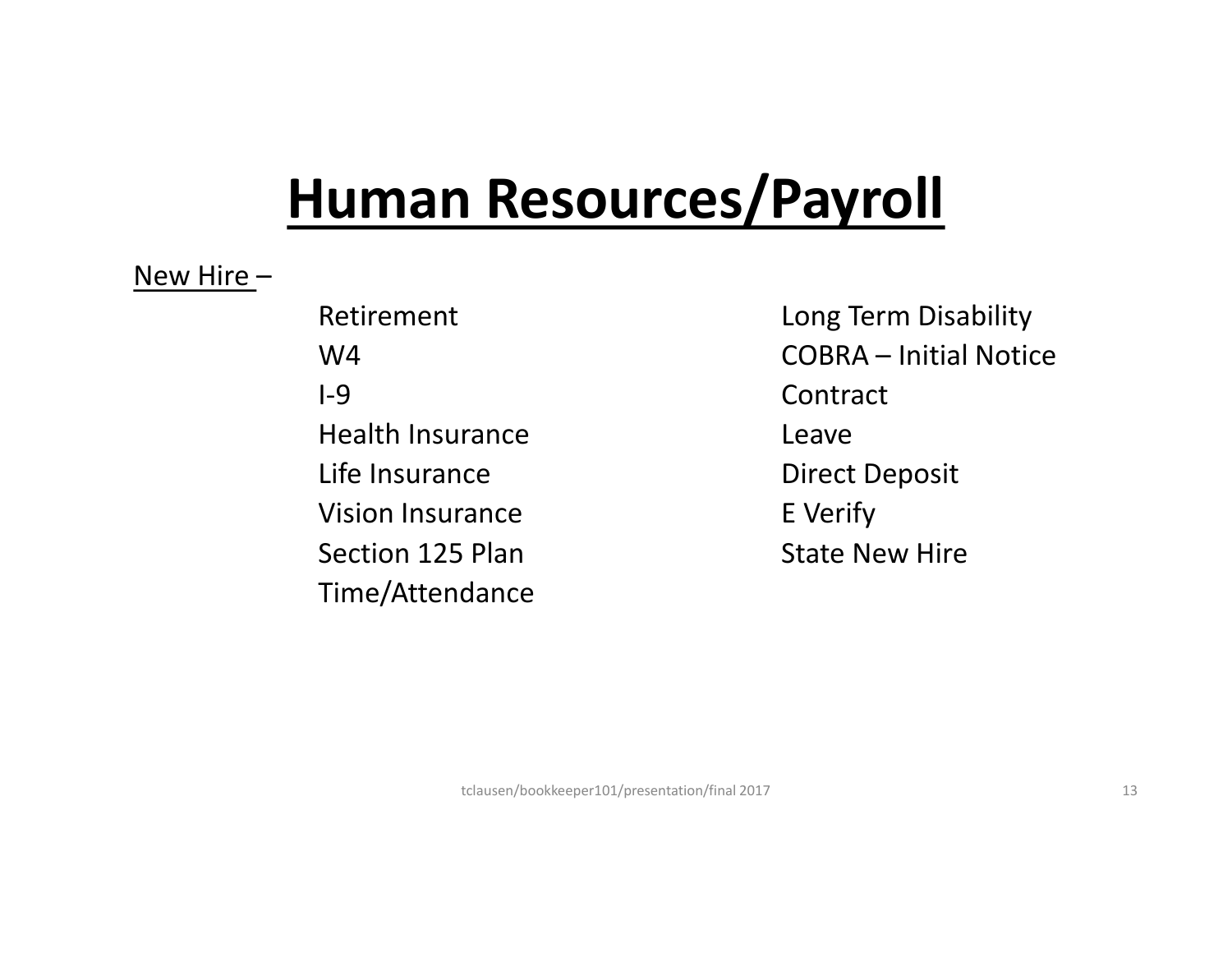Subsequent years -

Health Insurance Life Insurance Vision Insurance Section 125 Plan Contract Leave roll over Update Pay Levels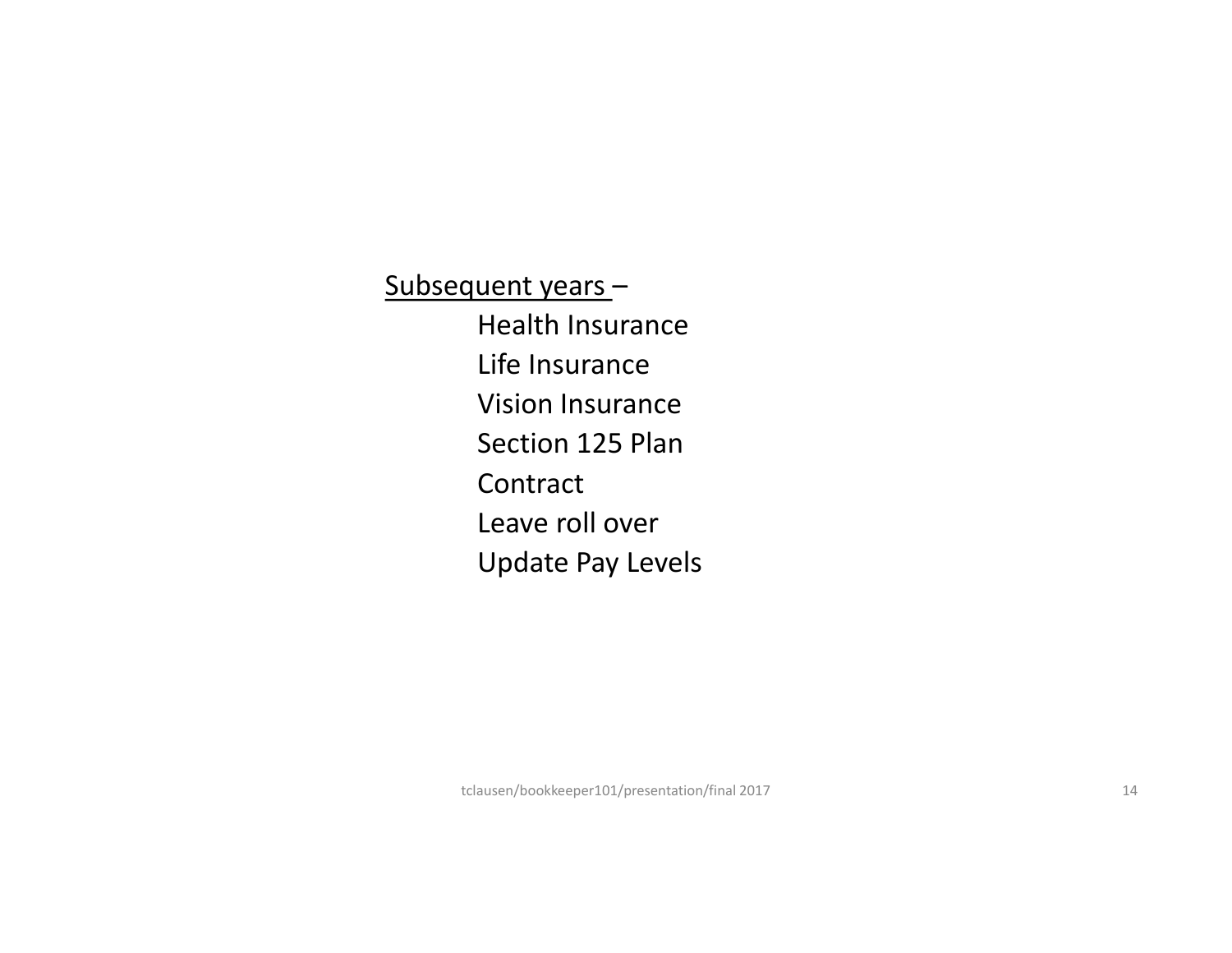Resignation–

Retirement -Non Contributing Member Form Health Insurance Life Insurance Vision Insurance Section 125 Plan COBRA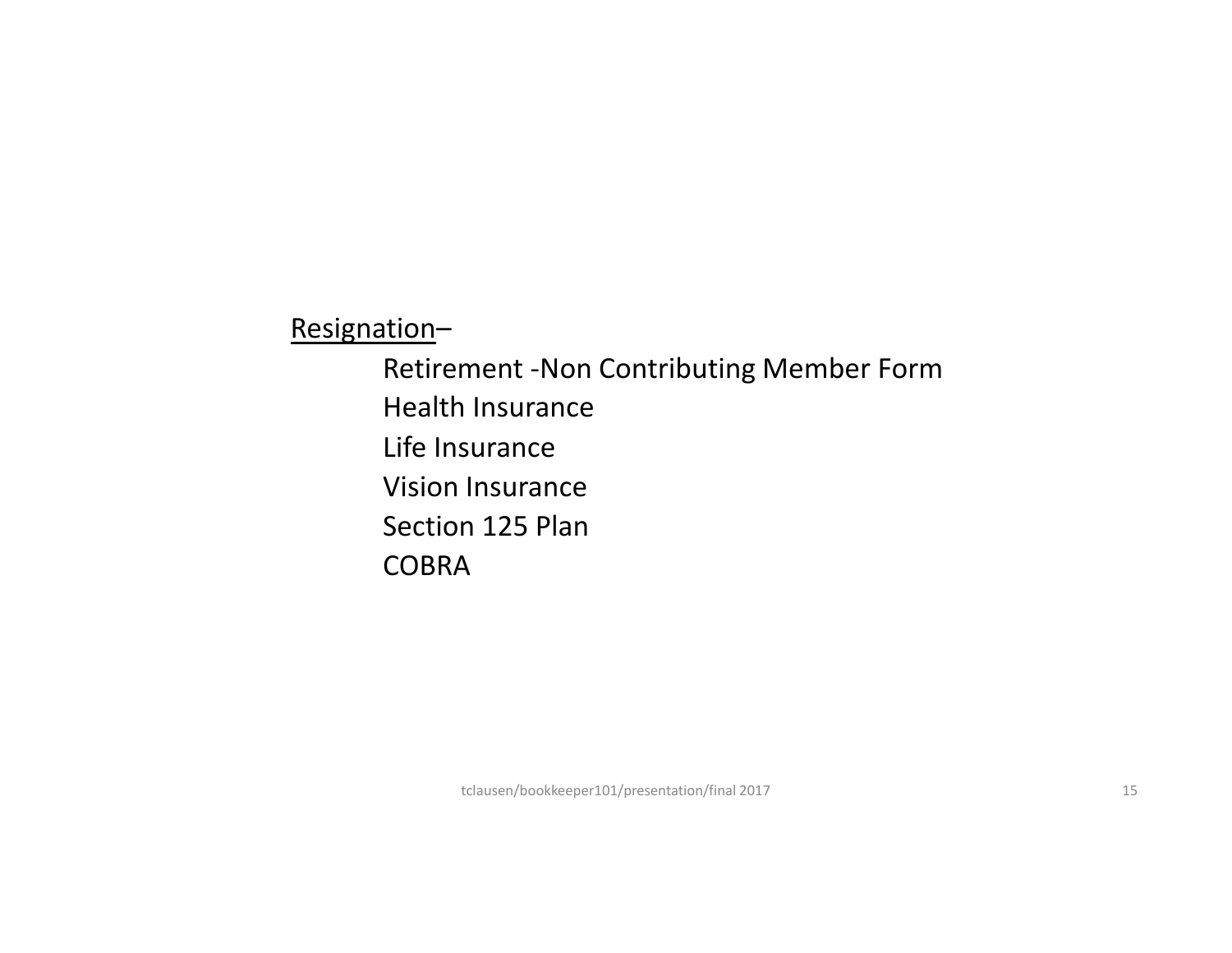## IN THE MIDDLE of all that you have to issue pay checks

# Not quite that simple

- $\triangleright$  Hourly staff works as a bus driver and custodian at different rates and it all equals 45 hours/week = Blended Overtime
- $\triangleright$  Teacher has a baby, gets married, gets divorced.
- $\triangleright$  Teacher covers for another and gets paid for it.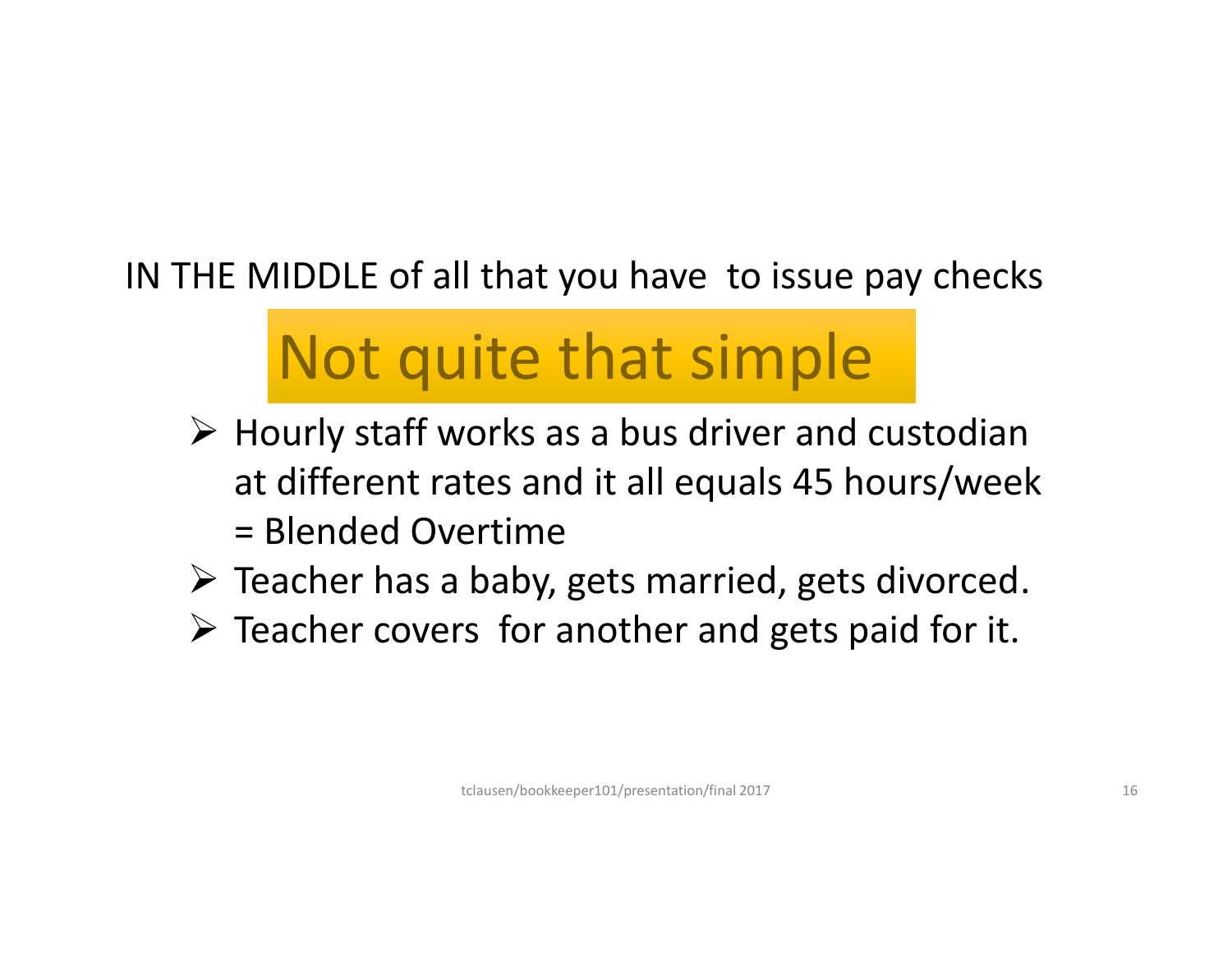$\triangleright$  Hourly staff work as a bus driver and custodian at different rates and it all equals 45 hours= Blended Overtime

| Job                  |      |         | Hours Rate of Pay Gross Pay |        | Job                |     | Hours Rate of Pay Gross Pay |        |
|----------------------|------|---------|-----------------------------|--------|--------------------|-----|-----------------------------|--------|
| Custodian            | 35 S |         | $15.00$   \$                | 525.00 | Custodian          | 35  | 15.00                       | 525.00 |
| Sub Bus Driver       |      | $51$ \$ | $25.00$   \$                | 125.00 | Sub Bus Driver     | 5   | 25.00                       | 125.00 |
| <b>OT Bus Driver</b> |      | $51$ \$ | $37.50$   \$                | 187.50 | OT Bus Cust        | 5 I | 22.50                       | 112.50 |
| <b>Total Hours</b>   | 45   |         | Total Pay \$                | 837.50 | <b>Total Hours</b> | 45  | <b>Total Pay</b>            | 762.50 |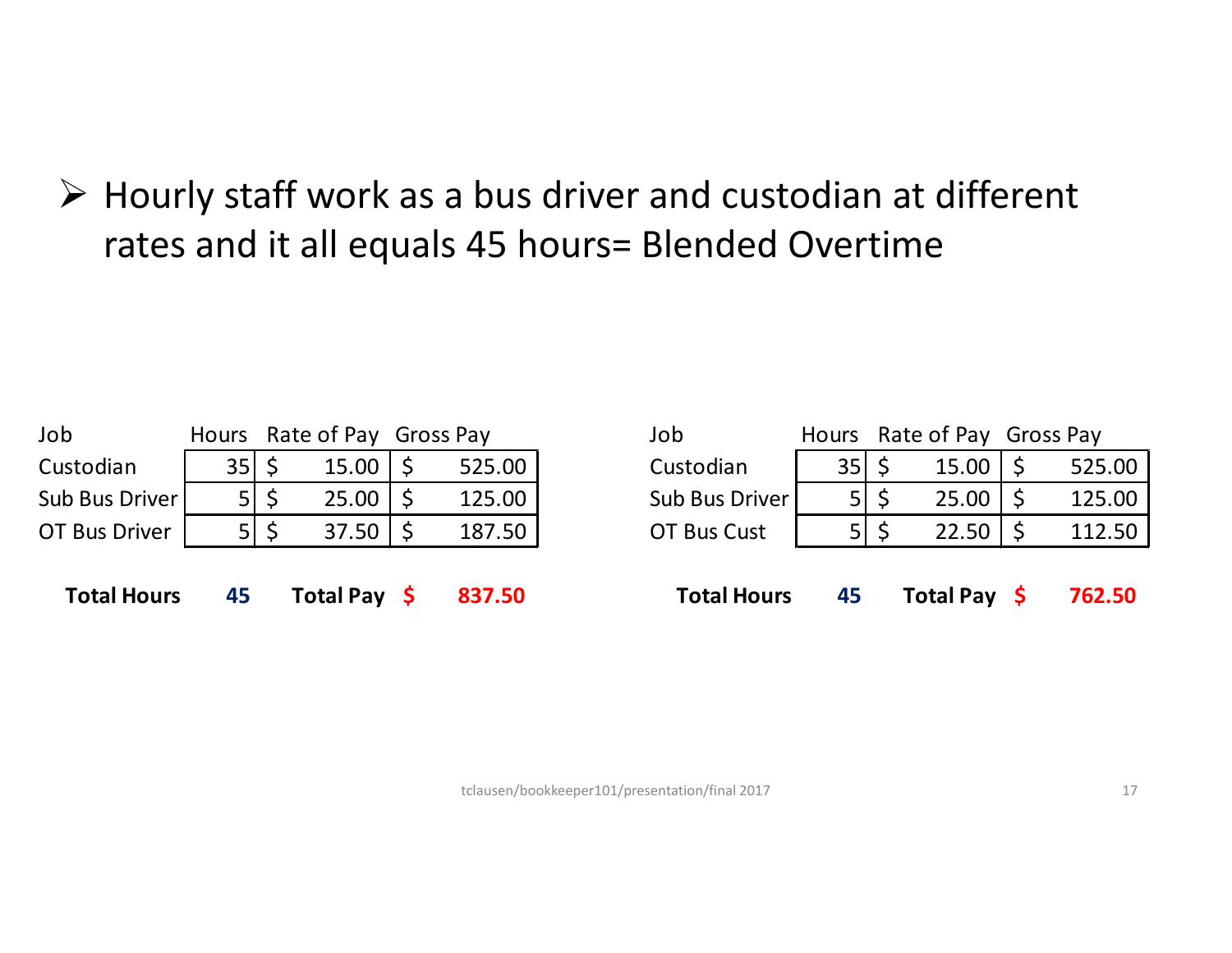#### **Blended OT**

| Job            | <b>Hours</b> |                                |           | Rate of Pay Gross Pay |        |
|----------------|--------------|--------------------------------|-----------|-----------------------|--------|
| Custodian      |              |                                | $35$   \$ | $15.00$ S             | 525.00 |
| Sub Bus Driver |              | $10\overline{\smash{\big)}\,}$ |           | $25.00$   \$          | 250.00 |

| <b>Total Hours</b> |  | 45 Total Pay \$ |  | 775.00 |
|--------------------|--|-----------------|--|--------|
|--------------------|--|-----------------|--|--------|

#### **Total Pay/Total Hours=Average Rate Average Rate/2 = Blended OT Rate**

| Job                | <b>Hours</b> |                 | Rate of Pay Gross Pay |        |
|--------------------|--------------|-----------------|-----------------------|--------|
| Custodian          |              | 35 <sub>1</sub> | 15.00                 | 525.00 |
| Sub Bus Driver     |              | 10 <sup>1</sup> | 25.00                 | 250.00 |
| <b>Bleneded OT</b> |              |                 | 8.61                  | 43.05  |

**Total Hours 50 Total Pay \$ 818.05** *45 Hours reported for retirement*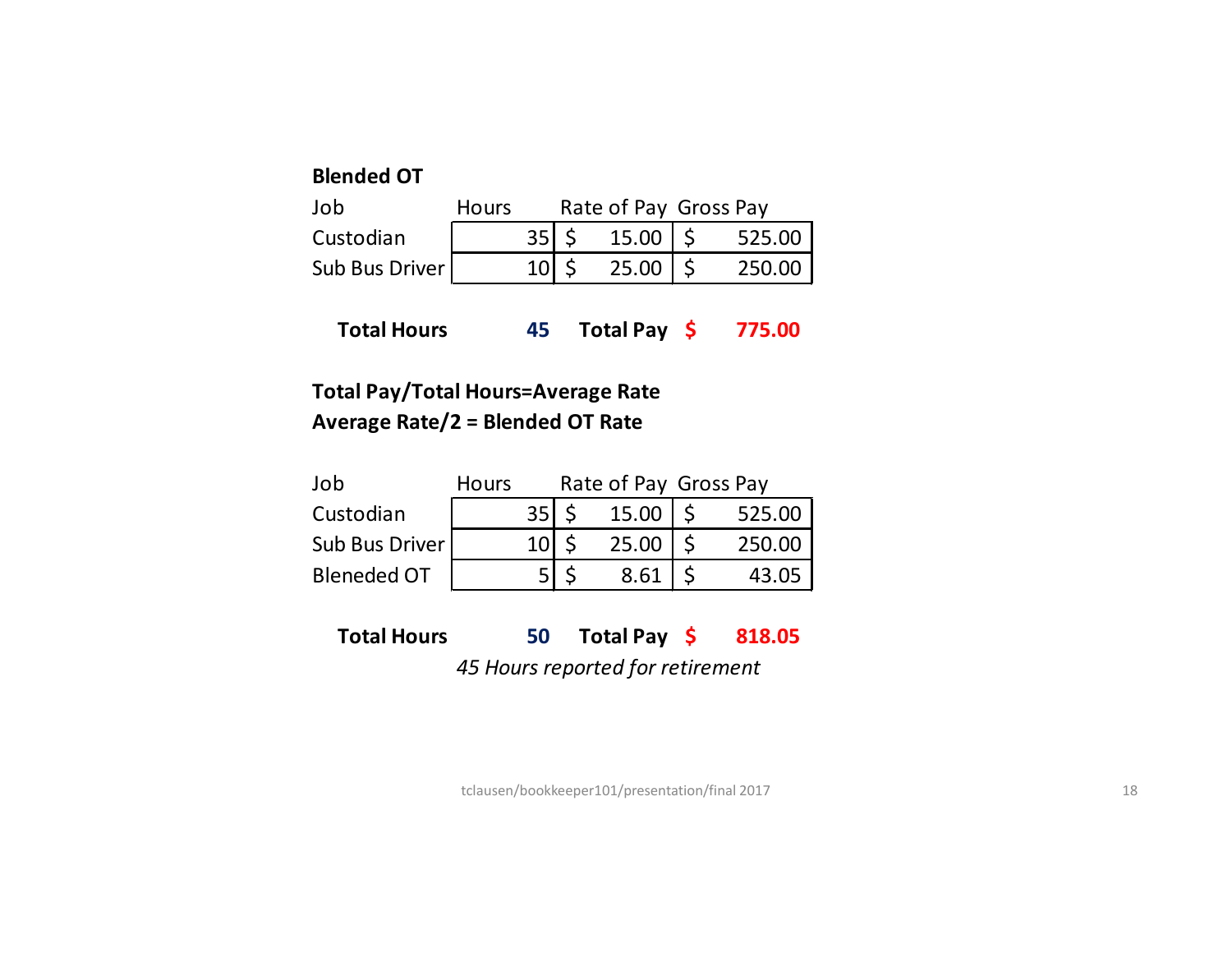$\triangleright$  Teacher covers for another and gets paid for it.

Considerations:

- ? Is teacher in the retirement plan
- ? Do I count the hours/salary towards retirement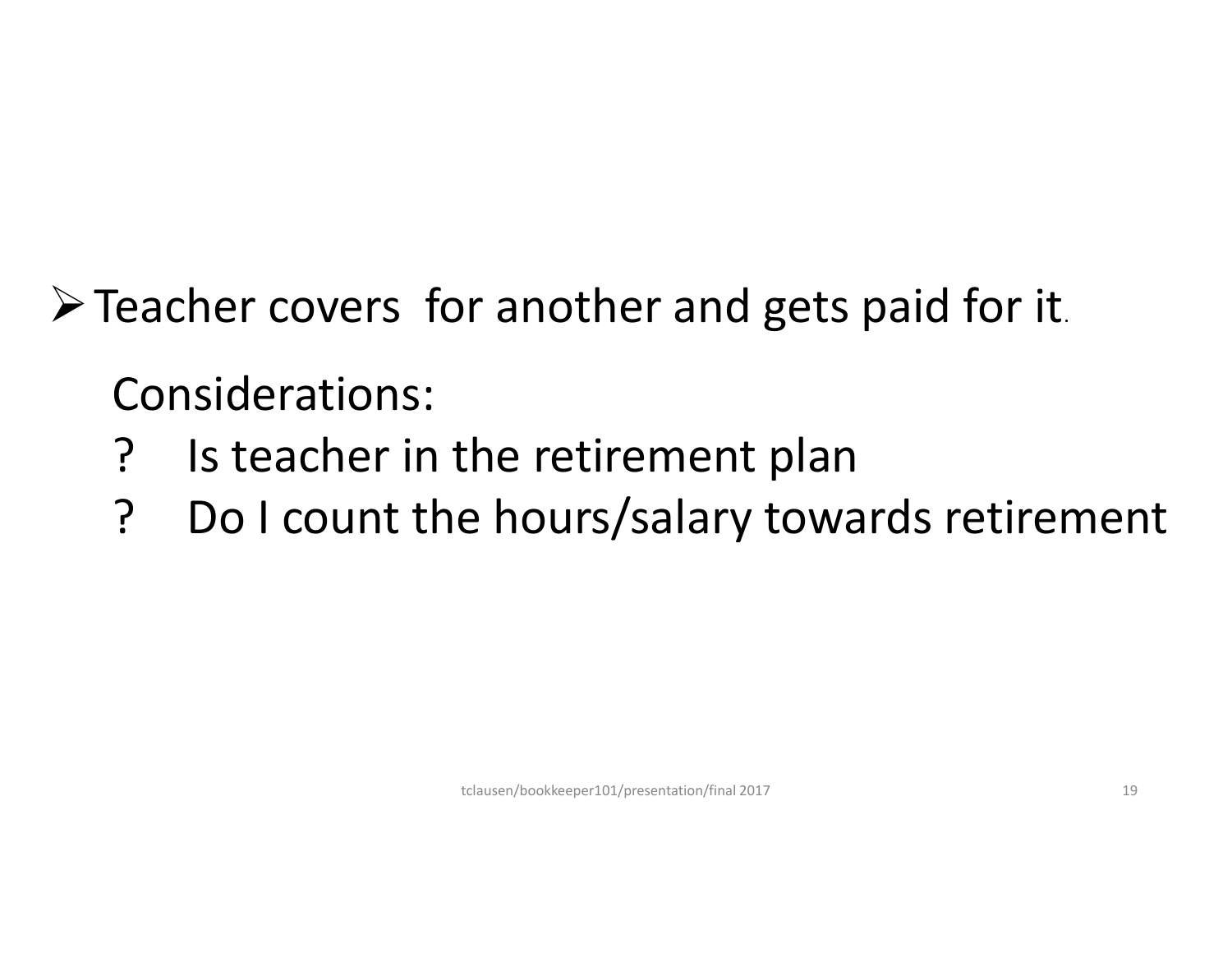$\triangleright$  Teacher has a baby, gets married, gets divorced.

Add/Remove from Health Insurance

- 1. What are the deadlines?
- 2. How do you add/remove?
- $\checkmark$  Cobra requirements
	- 1. When does coverage end?
	- 2. What type of coverage do they currently have?
- $\sqrt{\text{Retirement/L}}$  Insurance
	- 1. Do they want to change beneficiary?
	- 2. Changing name?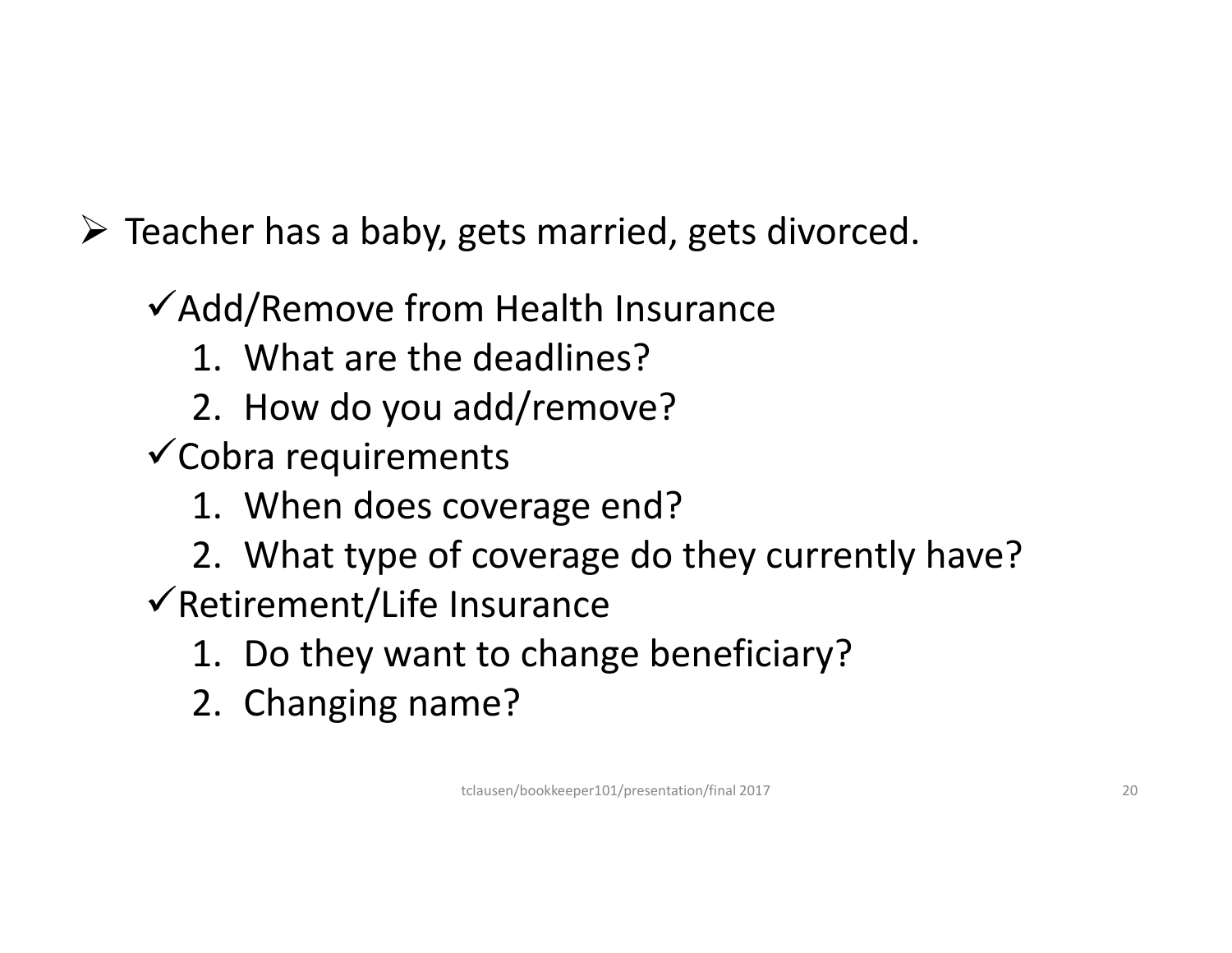## *Once everyone has been paid you have reporting to do*

## **Monthly Reports**

**Retirement** 

Due the 10<sup>th</sup> of the month-accurate and on time.

EFTPS

Usually due 3 days after payroll-IRS does not play around with deadlines.

**State Taxes** 

Do it when you do your EFTPS

**Balance on a monthly basis – Don't wait until W2 time!**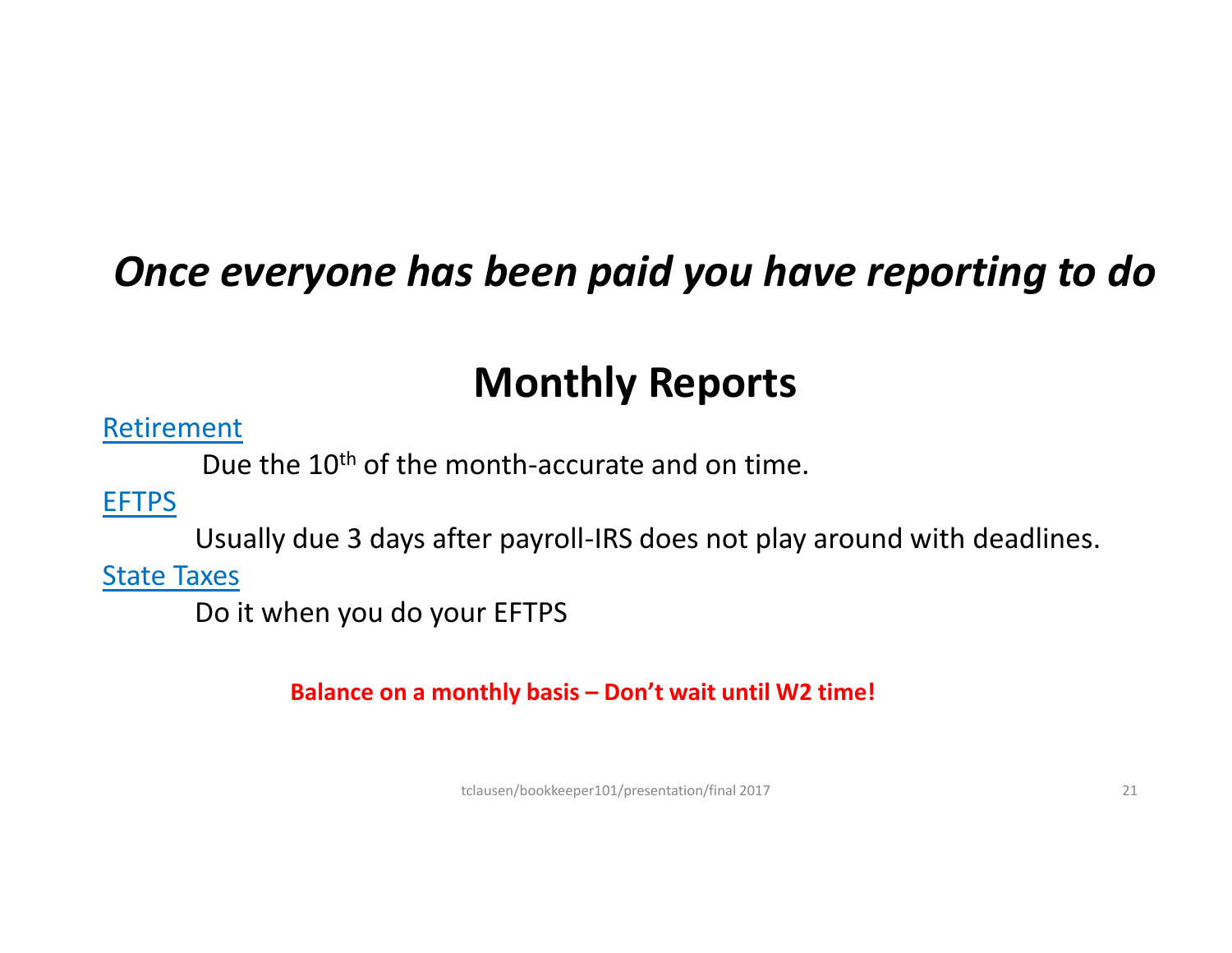## **Quarterly Reports**

**941**

http://www.irs.gov/

**941N**

http://www.revenue.nebraska.gov/

**Unemployment**

https://uiconnect.ne.gov/uiconnect/faces/jsp/centerne.jsp

### **Balance on a monthly basis – Don't wait until W2 time!**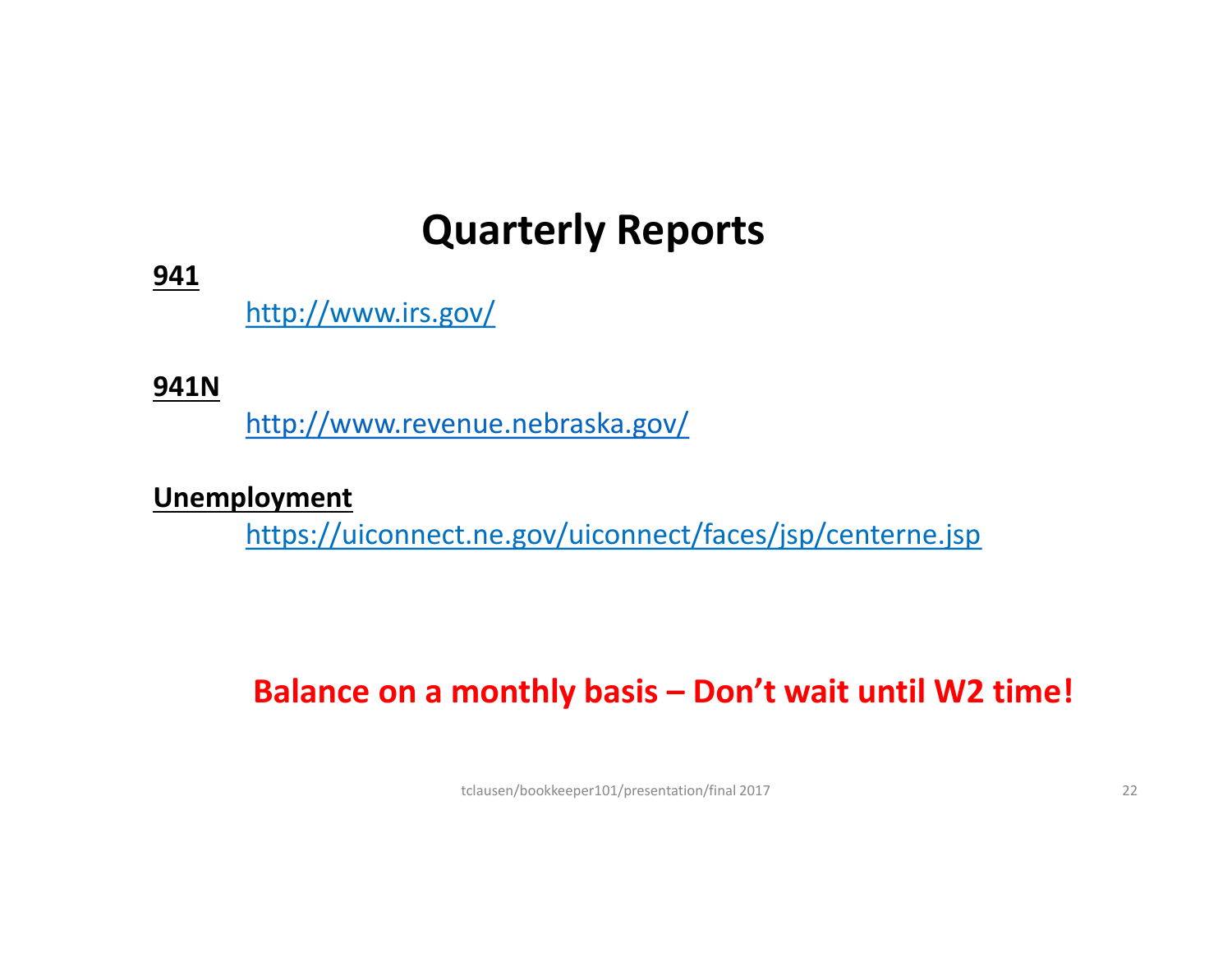## **Yearly Reports**

### **W-2**

http://www.ssa.gov/thirdparty/business.html

#### **W-2N**

http://www.revenue.nebraska.gov/

#### **1099**

https://fire.irs.gov/firev1r/

### **1094C**

https://www.irs.gov/for-Tax-Pros

## **Balance on a monthly basis – Don't wait until W2 time!**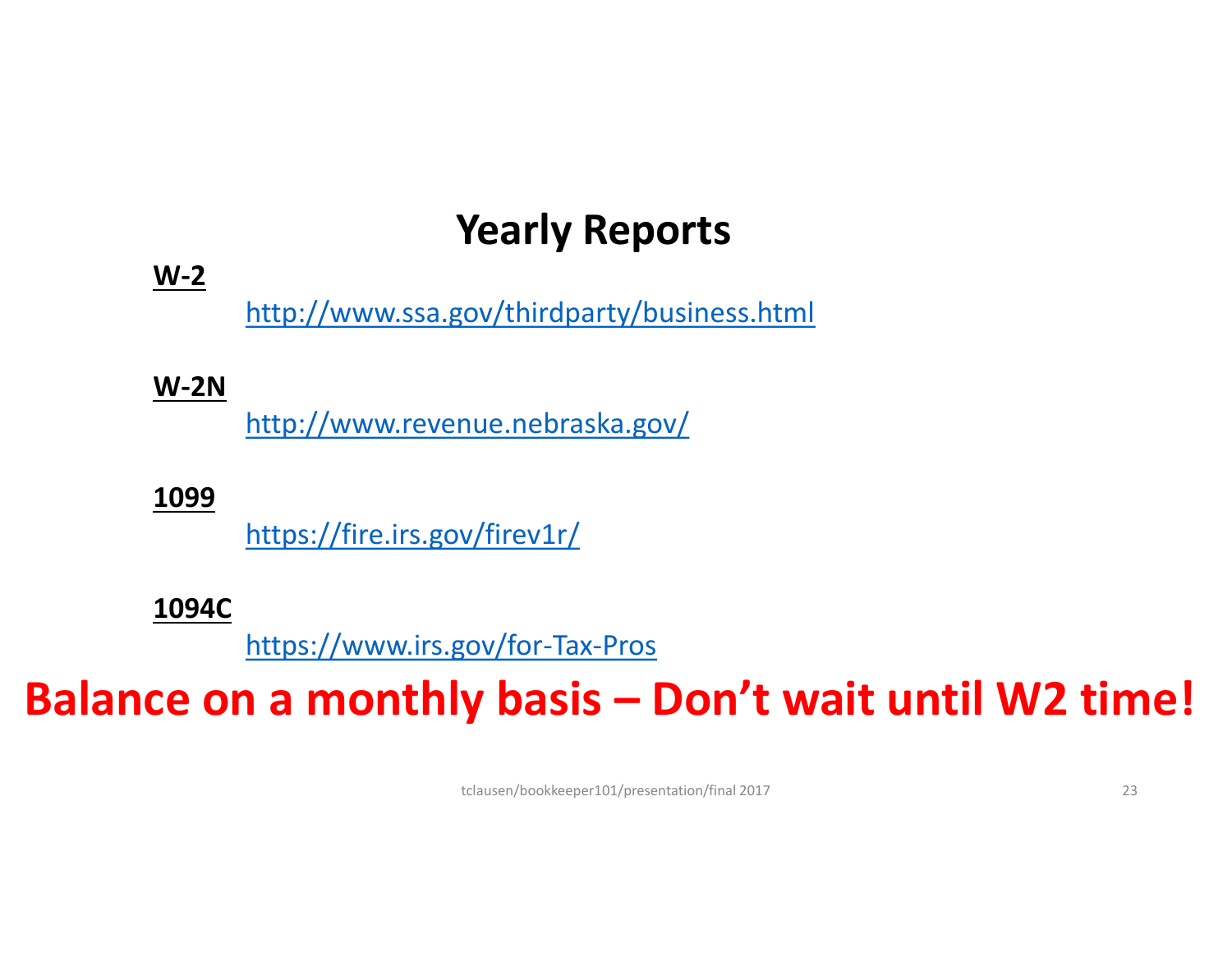Resources

Circular E – IRS Educators Health Alliance Nebraska Public Employees Retirement EFTPS Nebraska Department of Revenue Irs.gov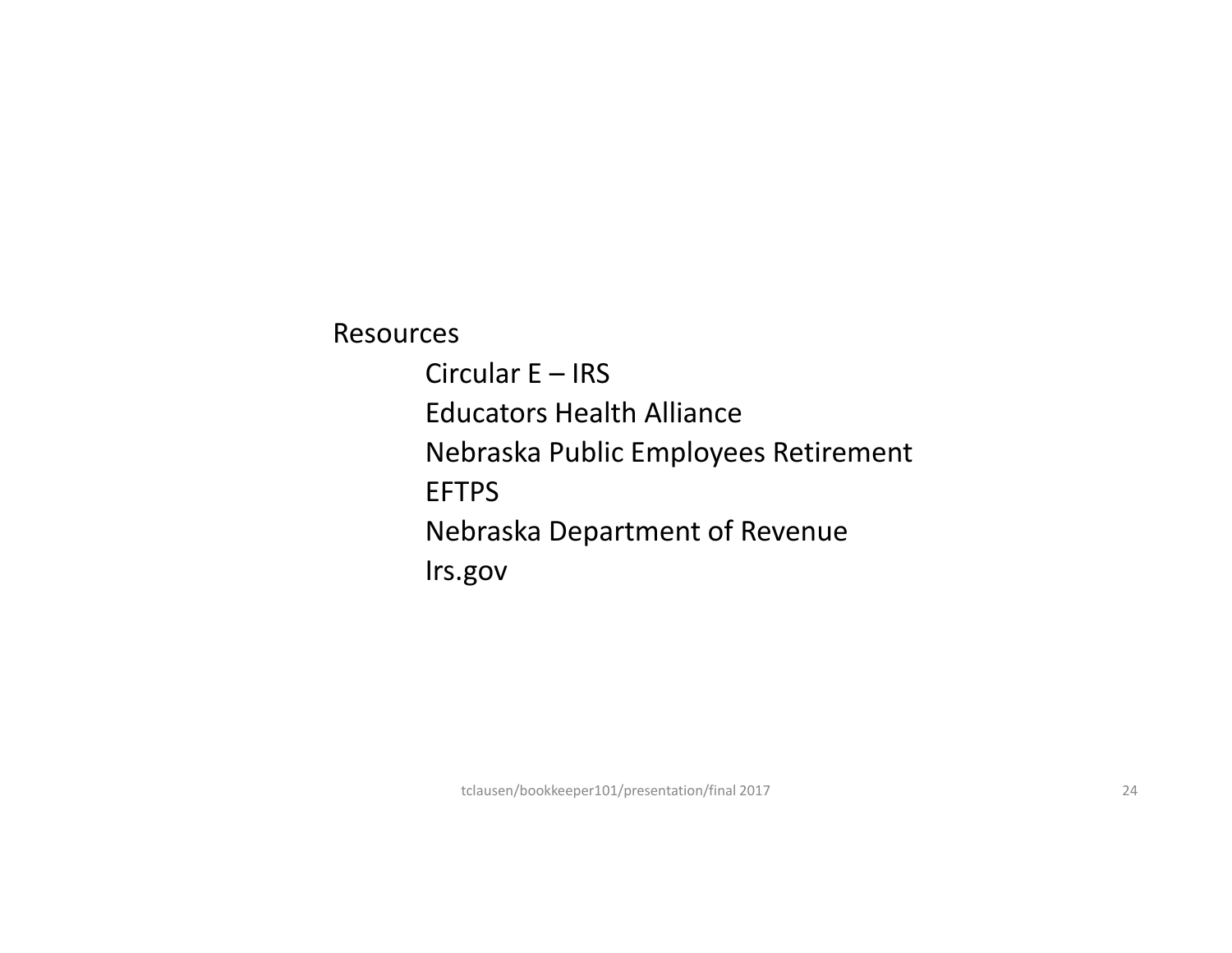# **General Ledger**

If you don't understand how a General Ledger works

- you need to find a support person
- **V**\* take a class at the local community college
- **\*** talk to your business teacher
- **\*** You need to know what happens when you make an entry and how it effects other accounts

Reconcile your bank statement to your General Ledger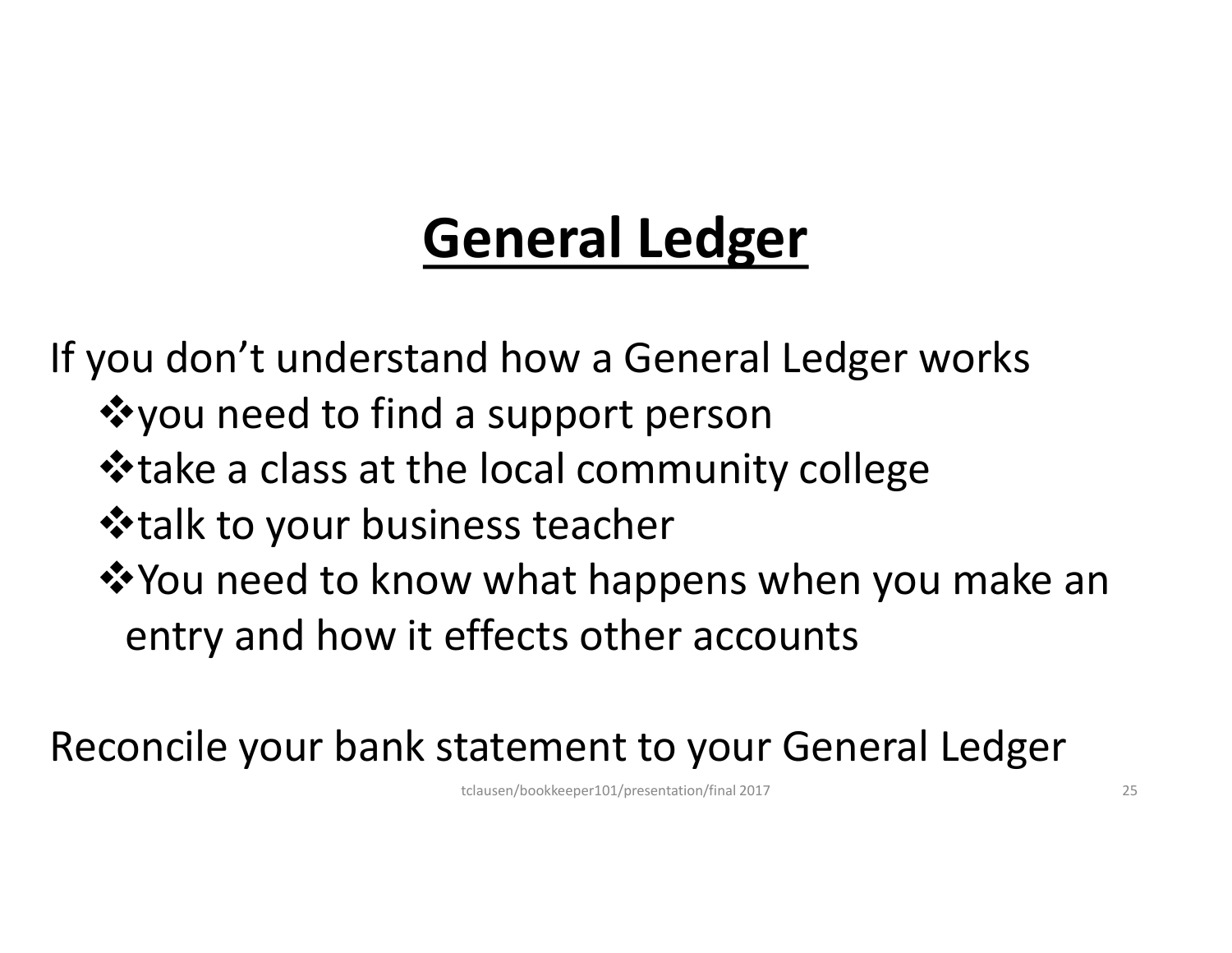# **Accounts Payable**

 $\triangleright$  Be organized

- Match your invoices to purchase orders
- Don't wait until the last minute
- Follow Board Policy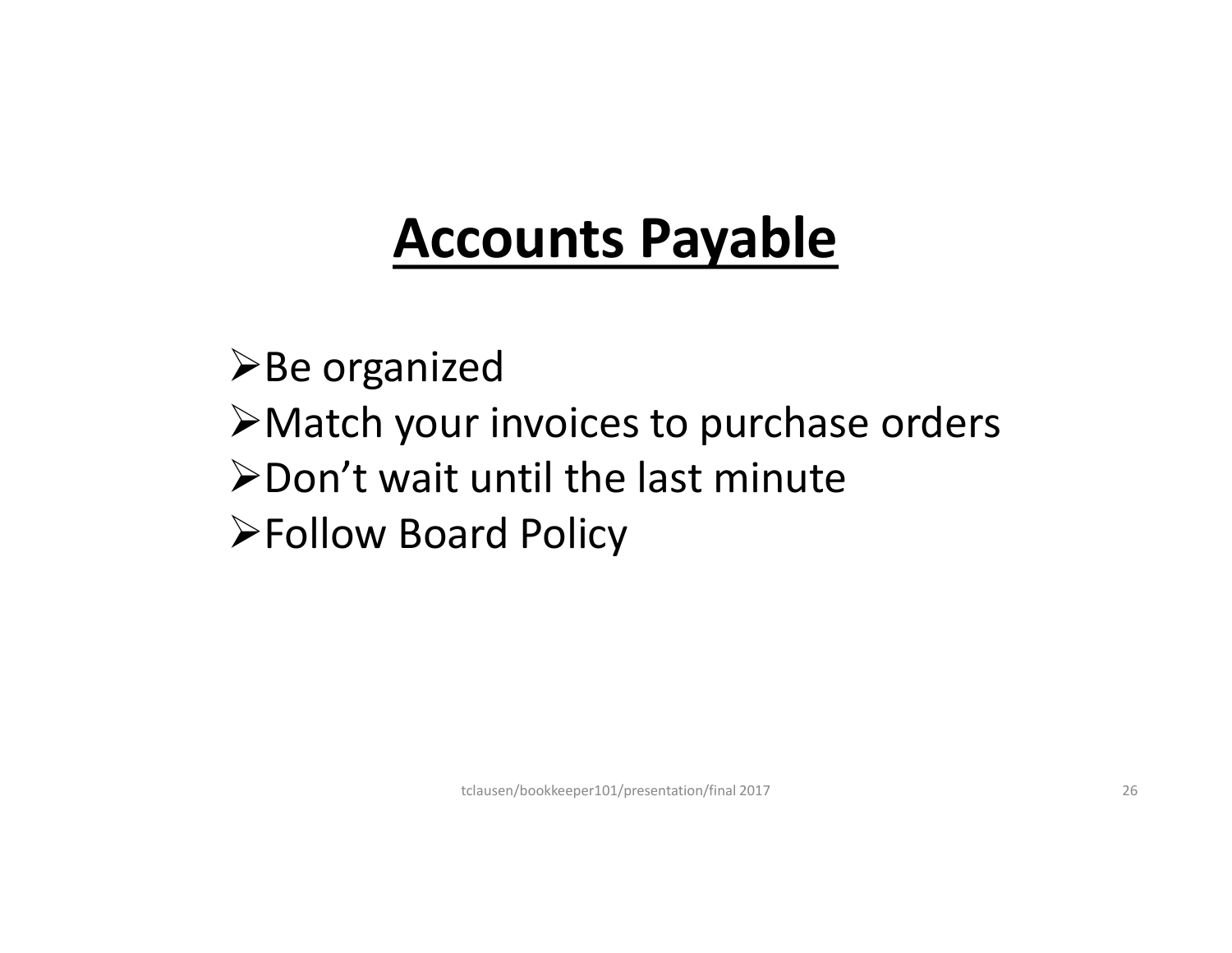# **Board Policy**

Read through them

Be especially aware of payroll policies

Make sure you are doing it like the policy says - if not change what you are doing - or see if it can be changed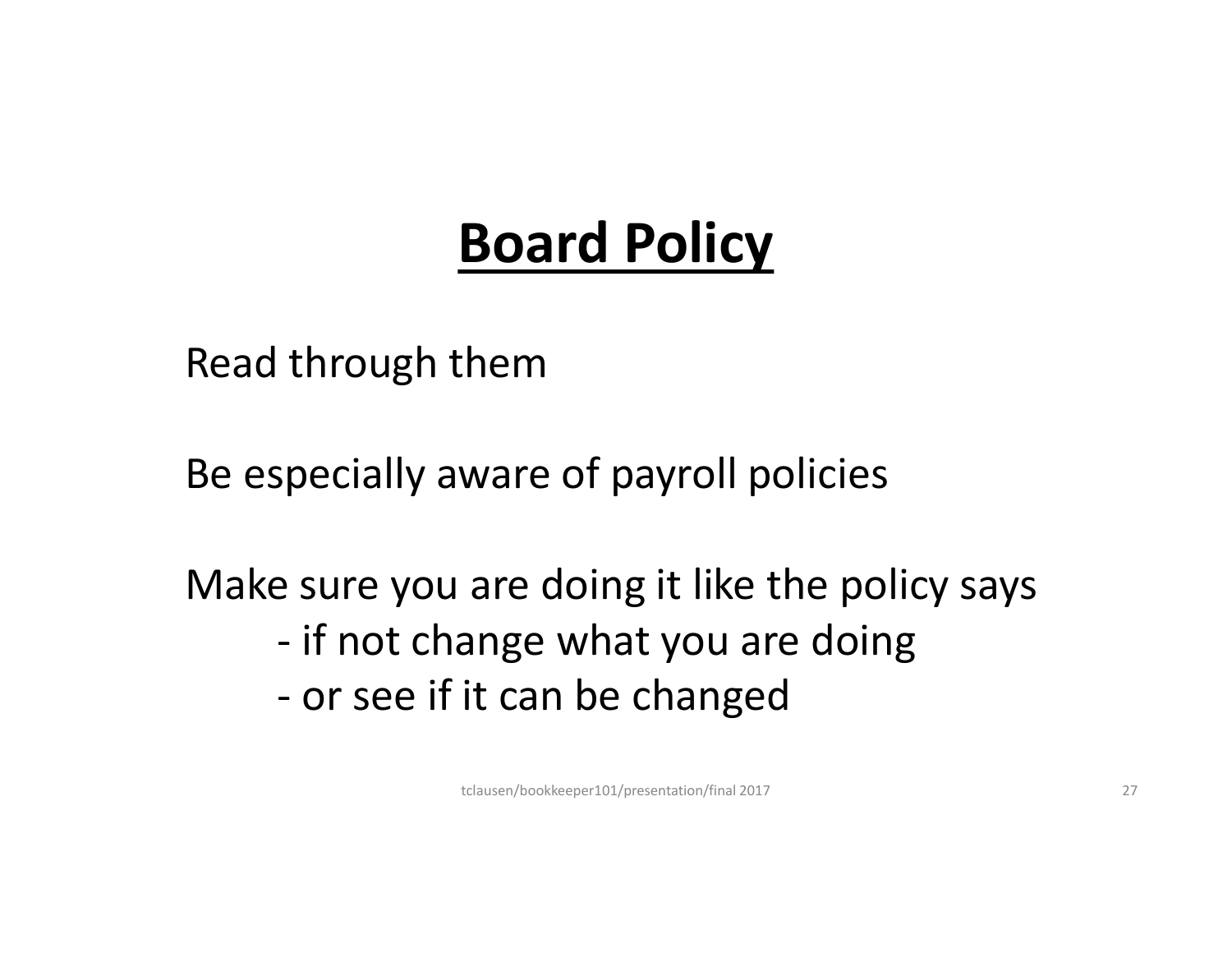## **GMS – Grants Management System**

• Code things correctly the first time so that you don't have to make journal entries.

Accuracy = Vital Documentation = Necessary

Vital + Necessary = **Seamless Reimbursements**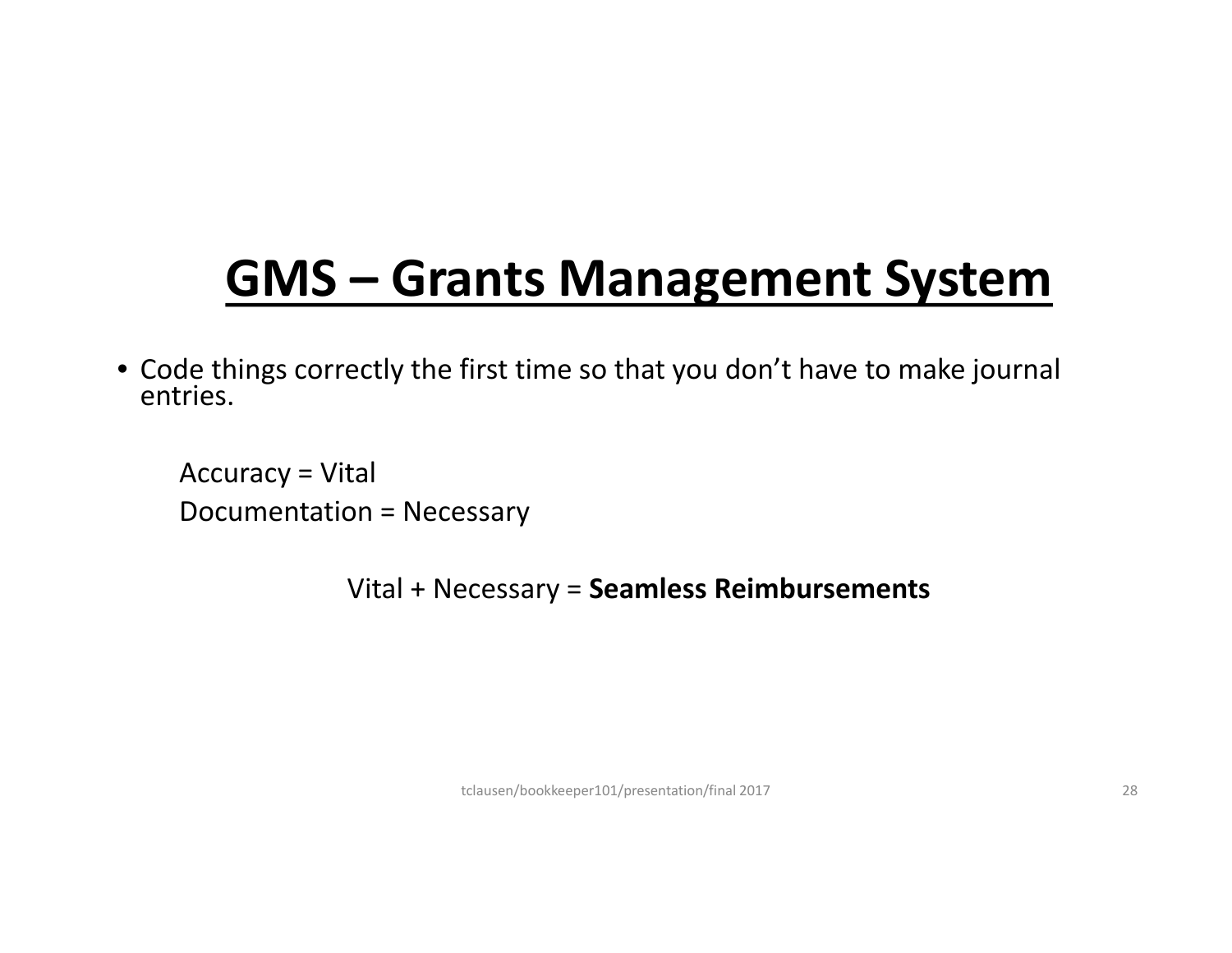# **Budget**

This should be an administrative function but in reality it may become yours

Utilize the state as support

You need good, accurate information no matter if you are doing the budget or just providing the facts

## **It needs to match your Audit!!!!**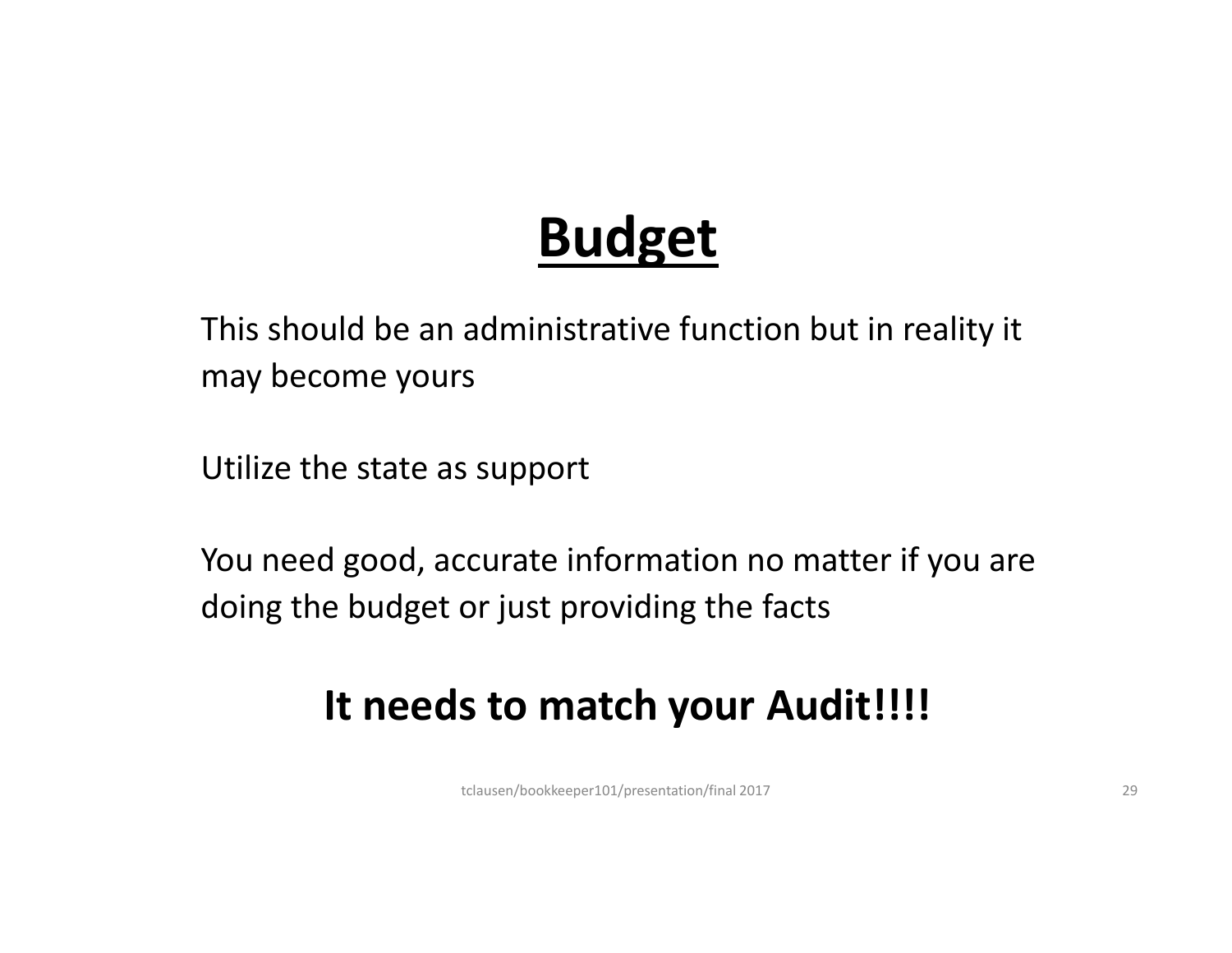# **Records Retention**

Organization!!!!!!!!!

Filing system – Electronic vs. paper AP – monthly vs. vendor HR – W4/I9/Pay documentation/Benefit election

Just because it has been "done this way" for 20 years does not mean it is efficient.

Forms – footers showing where stored/filename/date example: tclausen/bookkeeper101/presentation/final 2017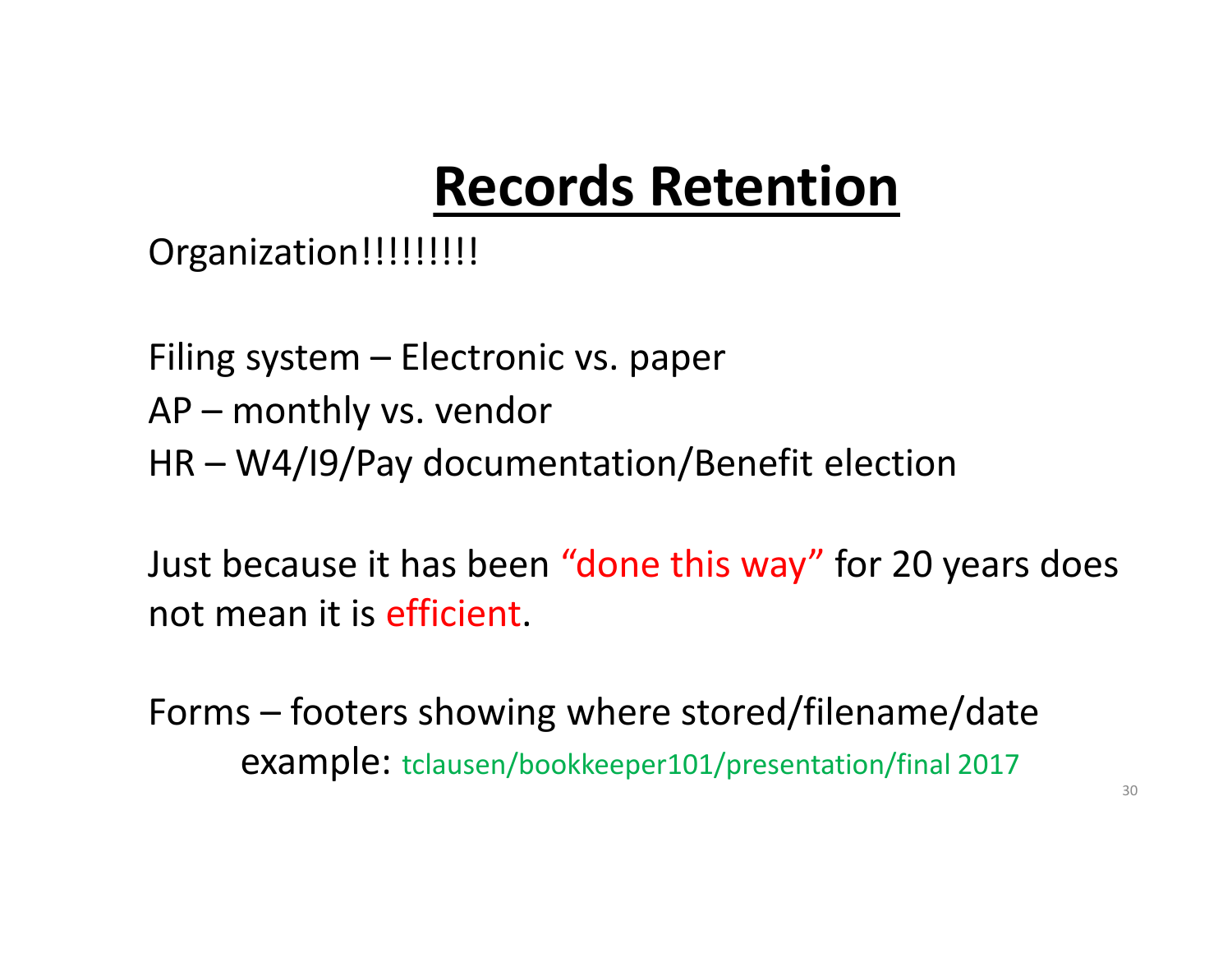## **Computer System**

- **O**Many types
- **OMany brands**
- **The Strath and use their support**

### **Networking is vital**

Within your organization Within your conference **O**Within the state With others who use your software